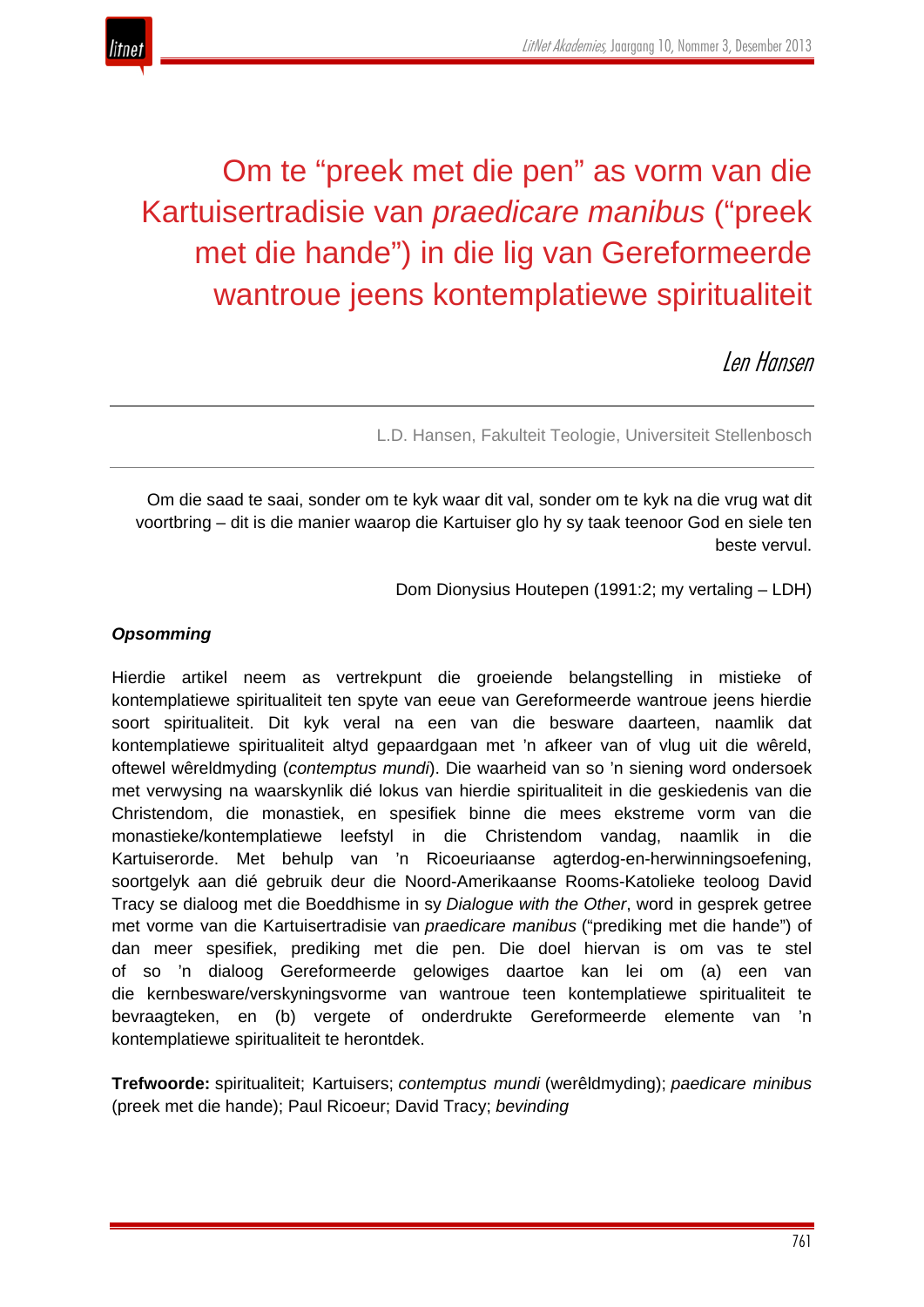

#### *Abstract*

# **"Preaching with the pen" as a mode of the Carthusian tradition of** *praedicare manibus* **("preaching with the hands") in light of the Reformed suspicion of contemplative spirituality**

Recent decades have seen a worldwide increase in interest in spirituality, including mystical or contemplative spirituality – also in Reformed circles. However, for a very long time mystical or contemplative spirituality has been regarded with intense suspicion and resistance in the Reformed tradition. This Reformed prejudice includes the view that mysticism or contemplation is a world-denying phenomenon epitomising an attitude of *contemptus mundi*. If this critique were true it would have been understandable that it is frowned upon by Reformed Christians, whose own spiritual tradition strongly emphasises action rather than contemplation (to use the terminology that characterised this discourse over centuries within Christianity) and rejects any separation between devotion in the isolation of monasteries and devotion as expressed in everyday life outside the monastery.

The methodology of a Ricoeurian hermeneutics of suspicion and retrieval exercise – as exemplified by North American Roman Catholic theologian David Tracy's *Dialogue with the Other* (1990) – is applied to determine whether this Reformed suspicion is justified and whether a meeting with the Carthusians may have fruitful results for the Reformed tradition. In his book, with his inter-religious dialogue with Buddhism as the context, Tracy offers a clear formulation of his so-called mystical-political theology. By way of his confrontation with the Buddhist concept of *sunyata* (emptiness) and non-self, Tracy raises suspicions against what he calls contemporary Western possessive individualism – i.e. "the self-deceptive belief in a united, coherent, non-relational ego" (1990:74). This leads him to retrieve Christianity's closest parallel to the Buddhist no-self in the Rhineland mystic Meister Eckhart, who lets go of the self and encounters the "Godhead-beyond-God", beyond Eurocentric perceptions of God as a mere "projected Other to whom we egoistically cling" (1990:74). But since Christianity cannot stop at the radical apophatic mysticism of Eckhart, this mysticism has to manifest itself in a return to the world, which Tracy finds in Jan van Ruysbroeck's Trinitarian mysticism that reflects "a fully mystic-prophetic […] Christian theology".

Following Tracy's methodology, a dialogue between the Reformed tradition and the Carthusian order is proposed. The order was founded in the 11th century during the Gregorian (monastic) Reform and the resurgence of the hermetical ideal of the Early Church. In its contemporary form this order is probably the most extreme form of the contemplative life in Christianity today. With their isolation from the outside world (even, to a large degree, from fellow inhabitants of the charterhouse), complete silence most of the time, and the apparent loss of individuality and freedom of movement  $-$  in addition to the traditional monastic vows of total obedience to the prior/prioress, poverty and celibacy – the Carthusians constitute a "radical other" for most Reformed believers just as the Buddhists did for Tracy.

However, it is shown that in a dialogue with the Carthusians, those from the Reformed tradition will encounter the Carthusian tradition of *praedicare manibus* ("preaching with the hands"): a form of action amidst their emphasis on contemplation. But this is action compatible with their unique lifestyle, showing that, despite the cell being the centre and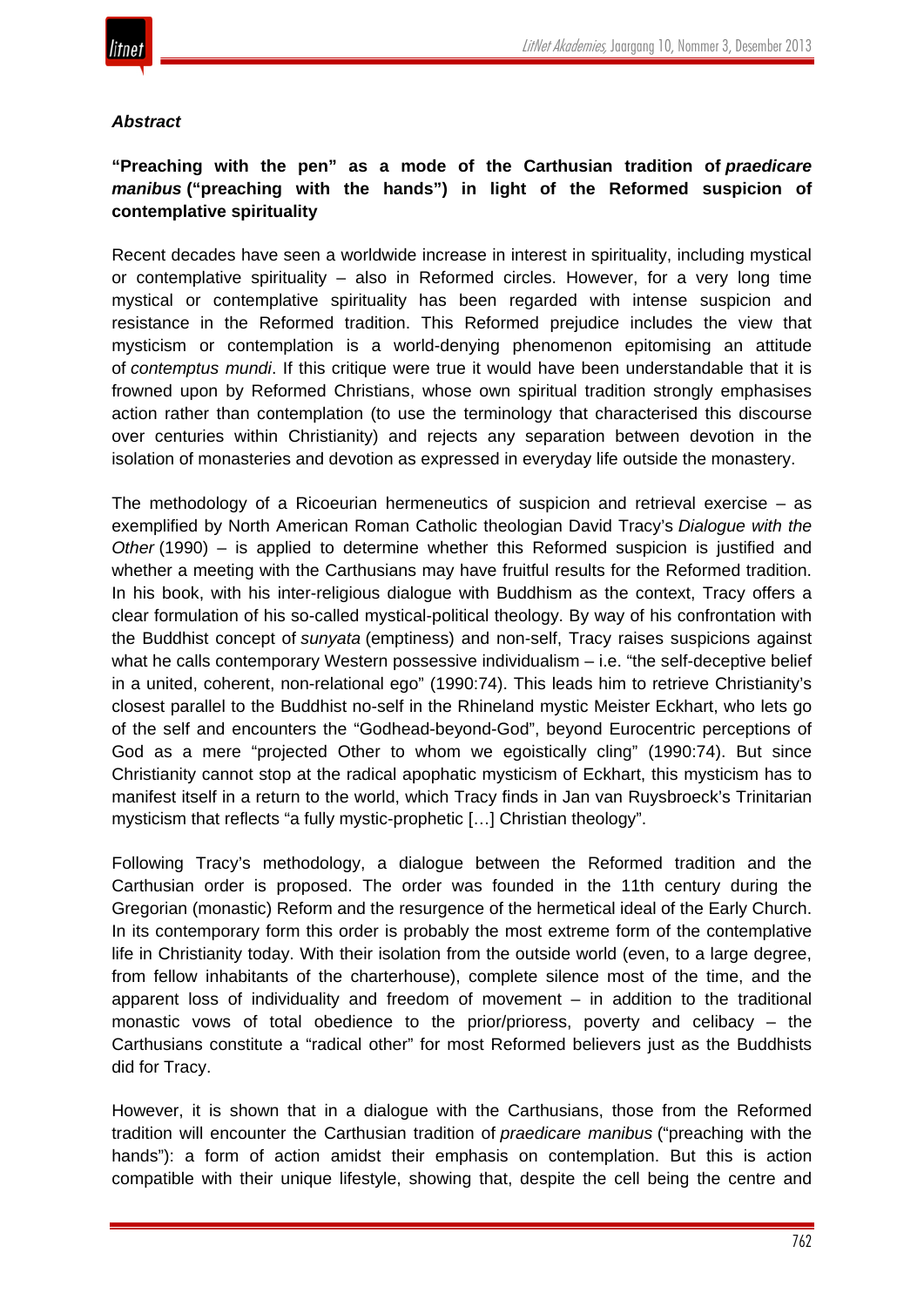

source of Carthusian life, it also encompasses more than the cell. Over centuries, since the order's constitution, one finds a commitment to a form of *praedicare manibus* that in monastic circles has been called *contemplata aliis tradere* – the transmission of the fruits of contemplation to others. The tradition of *praedicare manibus* also takes the form of an apostolate of the pen as, since its earliest history, the copying and binding of books formed a central part of the Carthusian heritage. Some examples are given of references to this phenomenon among Carthusians – also reflected in the famous medieval Carthusian libraries and the evidence of considerable lending of books by those libraries early on, even to non-Carthusians and students. In light of these examples another form of *praedicare manibus* is explained: an "apostolate of printing". After the European discovery of printing, the Carthusians used this new technology to print and distribute some of the most widely read spiritual literature of the time.

However, the tradition of *praedicare manibus* was not limited to the copying and dissemination of works of spiritual writers from other monastic orders (where most of this literature originated at the time), but also came from the pens of Carthusian authors themselves. Many of the most influential spiritual writers of the Middle Ages, such as Guigo I and II, Denys the Carthusian, Nicholas Love, Ludolph of Saxony, Hugh of Balma and Marguerite d'Oingt, were Carthusians, and some expressly state that (a) their work reflects their tradition of *praedicare manibus* and is a form of *contemplata alliis trader*e and (b) is not meant for a monastic or even clerical readership only.

Furthermore, this tradition continued into the 20th century and still continues today – mostly in the form of novice conferences that have been published in the open market.

All of these attest to the truth in Du Moustier's statement, "He who thinks that a contemplative monk per se has contempt for all forms of handing down of spiritual goods will be gravely mistaken regarding the historical as well as contemporary nature of the Carthusian life" (1954:296).

So, what might the possible outcome of a dialogue, of an exercise of suspicion and retrieval, with the Carthusian tradition of *praedicare manibus* hold for Reformed Christians drawn to a more contemplative spirituality?

The following answer is proposed: Firstly, it may lead Reformed believers to appreciate the emphases in their own spirituality – especially that of active involvement in the world in all its facets. However, a dialogue with the Carthusian legacy of *praedicare manibus* in its different forms may have an even more important result for Reformed Christians inclined towards contemplative spirituality. It challenges the idea that contemplation is limited to a minority within the Christian tradition, because even Carthusian writings are also aimed at the laity. Even more importantly, the Carthusian tradition of *praedicare manibus* challenges the commonly held Reformed view that contemplative spirituality amounts to a flight from and contempt for the world. The fact that even in this most extreme form of contemplative spirituality there are elements of action to be found, raises the question whether there should not be elements of contemplation within a Christian spirituality with a pronounced emphasis on action, such as the Reformed one.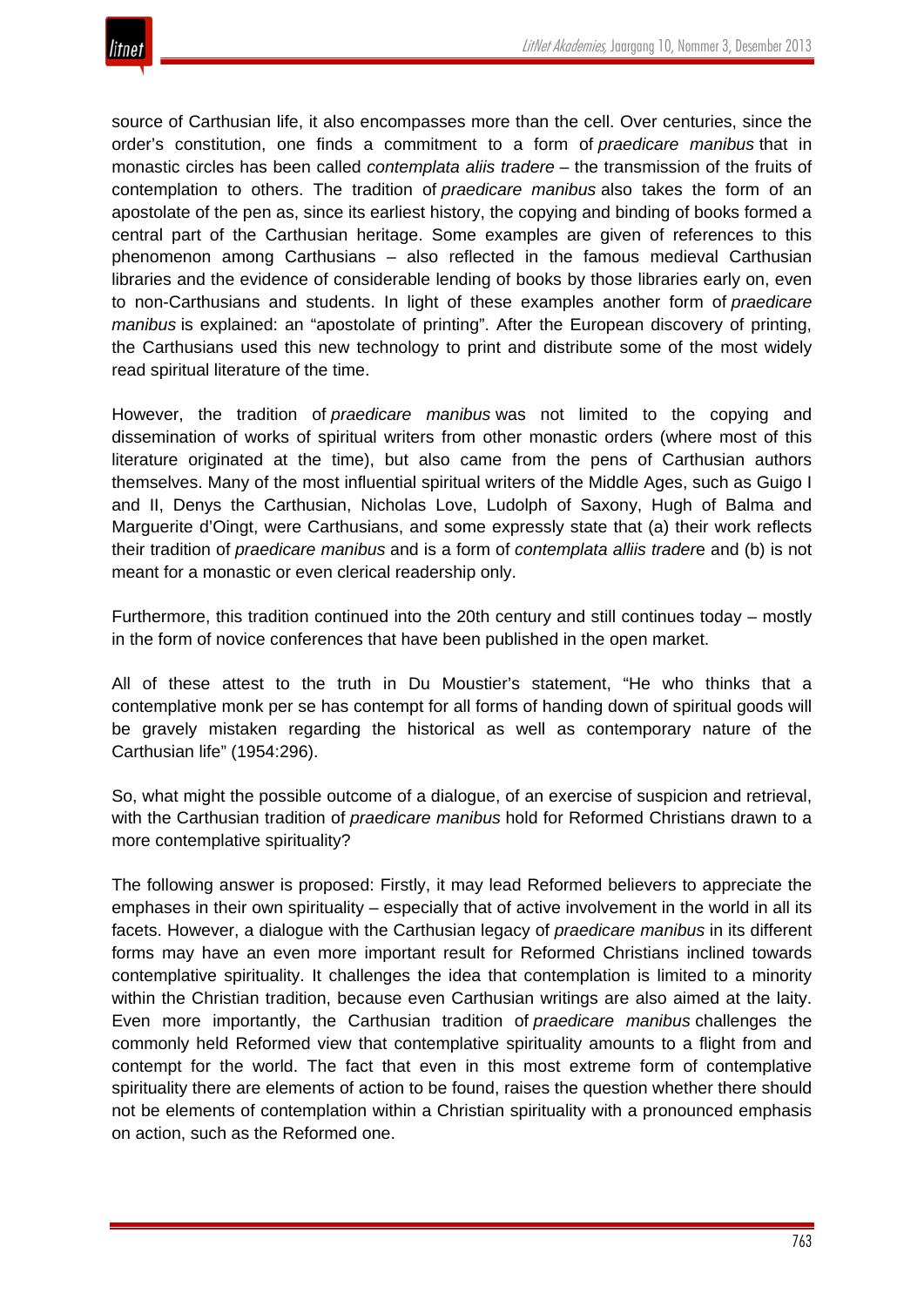

Finally, just as Tracy's dialogue with Buddhism led him back to his own (Roman Catholic) tradition, dialogue with the Carthusians can lead Reformed Christians back to forgotten, underplayed and perhaps even repressed contemplative elements in their own tradition. Several examples of such elements are given, from Calvin's own experiential wording in *The Institutes of the Christian Religion*, his appreciation of traditionally monastic devotional practices and his understanding of mystical union (*unio mystica*) in *The Institutes*, to the Reformed Pietistic and Puritan roots among English Puritan authors, but especially in the spiritual writings of many proponents of the Dutch Further Reformation of the 17th and 18th centuries. It is here that the Reformed Christian may also be led back to a reconsideration of the Dutch concept *bevinding* (paraphraseable as "experience of faith") of the Further Reformation, which Beumer (1993:315) calls "the Protestant variant of mysticism" [my translation – LDH]. In this way, the Carthusian heritage may serve the wider Christian tradition, even in other unexpected ways and places.

**Keywords:** spirituality; Carthusians; Reformed; c*ontemptus mundi* ("contempt for the world"); *praedicare minibus* ("preaching with the hands"); Paul Ricoeur; David Tracy; *bevinding* (experience of faith)

#### **1. Inleiding: Gereformeerde klem op aksie, en wantroue jeens kontemplasie**

In die afgelope dekades was daar wêreldwyd groeiende belangstelling in spiritualiteit te sien (vgl. Bacik 2002:3; Waaijman 2002:1–2; McGinn 1994:267–72), ook in mistieke of kontemplatiewe spiritualiteit (soos die mistiek ook tot die 15de eeu genoem is), en ook in Gereformeerde kringe – dermate dat sommige gelowiges selfs hulle eie tradisie verlaat vir ander, byvoorbeeld vir die Rooms-Katolieke tradisie, waar so 'n spiritualiteit 'n natuurliker tuiste vind.<sup>1</sup> Hierdie tipe spiritualiteit is en word egter al eeue lank met agterdog en teenkanting bejeën binne Protestantse en Gereformeerde kringe oor die algemeen, van Luther tot die 19de- en 20ste-eeuse kritiek van Albrecht Ritschl, Adolf von Harnack, Karl Barth, Emil Brunner en Rudolph Bultmann. Hierdie Gereformeerde teenkanting sluit in sienings van kontemplatiewe spiritualiteit as tekenend van 'n uiters elitistiese verskynsel, beperk tot 'n minderheid in die geïnstitusionaliseerde kerk – naamlik lede van kontemplatiewe monastieke ordes (in die geskiedenis dié lokus van kontemplatiewe spiritualiteit) – en, veral, dat dit 'n wêreldmydende verskynsel is wat gemik is op persoonlike geestelike ervarings, met weinig of geen belang in die wêreld rondom die mistikus of die kontemplatiewe lewe nie. Om die waarheid te sê, vir baie Gereformeerde gelowiges verteenwoordig die kontemplatiewe leefstyl die hoogtepunt van 'n houding van *contemptus mundi* (vgl. Bras 2003:753–9; Jelsma 2002:815–21)*.*

Indien hierdie kritiek teen kontemplatiewe spiritualiteit houdbaar was, sou dit verstaanbaar wees dat Gereformeerde Christene dit met agterdog sou bejeën. Rice (1991:58) verduidelik dan ook dat Calvyn die Middeleeuse monastieke sisteem van afgesonderde ordes veroordeel het nie omdat hy gekant was teen die praktyke en ideale daarvan nie, maar juis omdat hy gekant was teen die onderskeid wat dit getref het tussen die soeke na 'n heilige lewenstyl en die lewe in die alledaagse bestaan. Vir Calvyn kon daar naamlik geen onderskeid wees tussen die geloofspraktyke van die Christen en die invloed daarvan op die mens se besigheids-, familie- en politieke lewe nie, en "Thus, any piety that seems to reject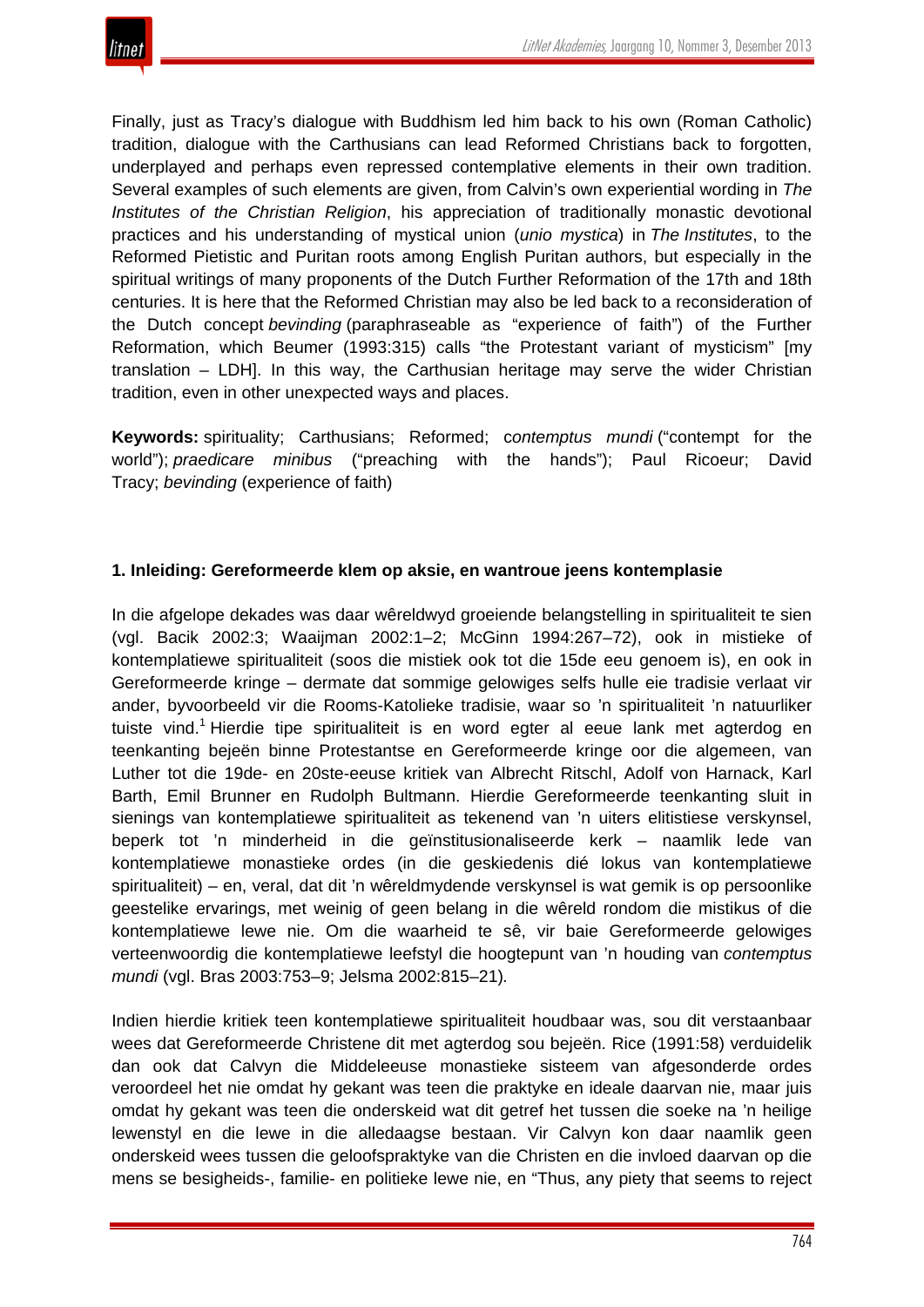the physical world or that separates the world of the spirit from the world of flesh and blood is dangerous" (Rice 1991:59).

Volgens die Suid-Afrikaanse Gereformeerde teoloog Dirk Smit (1988:186) is daar vir hom, wanneer hy oor die verskille tussen Middeleeuse en Gereformeerde spiritualiteit skryf, by laasgenoemde min sprake van "mistiek en aanverwante innerlike oefeninge". Volgens hom leef die Gereformeerde Christen van die hoor van die Woord, die ernstige besinning daaroor en die gehoorsame uitlewing daarvan, en dit vind ook nie plaas in die afsondering van 'n klooster of "in spesifiek religieuse sfere (prosessies, inkleding, rites, pelgrimstogte, ordes, ens.)" nie, maar te midde van die lief en leed van die konkrete, alledaagse lewe.

Oortuigings wat teen die agtergrond van hierdie opmerkings staan, was nog altyd deel van die Christelike geskiedenis oor eeue heen. Die eeue oue vraag na die verhouding tussen "aksie en kontemplasie" het nog altyd van die grootste denkers in die Christendom besig gehou, selfs tot vandag toe.<sup>2</sup> Dit is ook met hierdie vraagstuk voor oë dat hier gekyk sal word na Kartuiserspiritualiteit en die nalatenskap daarvan. Eers is 'n kort metodologiese ekskursie egter nodig – en wel na die werk van die Noord-Amerikaanse Rooms-Katolieke teoloog David Tracy – ten einde aan te toon hoedat 'n ontmoeting met die Kartuisers vrugbaar vir die Gereformeerde tradisie kan wees.

## **2. David Tracy se metodologie van 'n hermeneutiek van agterdog en herwinning**

David Tracy se metodologie het te make met sy groeiende waardering in die tweede helfte van die 20ste eeu vir die sogenaamde mistiek-politieke teologieë van die 20ste eeu.<sup>3</sup> Hoewel Tracy se belangstelling in hierdie teologieë nie van 'n belangstelling in bevryding ontdaan is nie, hou dit eerder verband met sy belangstelling in teologiese metodologie. In sy bekende werk *The analogical imagination* (1981) beskryf hy teologie as 'n hermeneutiese onderneming. Hiervoor vind hy die hermeneutiek van Hans-Georg Gadamer besonder nuttig, veral Gadamer se model van interpretasie as dialoog – 'n soeke na 'n "versmelting van horisonne" (d.w.s. analoë) – ten einde te kan kies tussen die veelvoudige teologiese posisies wat vandag voorgehou word (405 e.v.).

In Tracy se *Dialogue with the other* is daar, binne die konteks van sy eie intergodsdienstige dialoog met die Boeddhisme, 'n duidelike formulering van sy eie mistiek-politieke teologie te vind. Dit is terselfdertyd 'n voortsetting van sy voortgaande kritiek op die modernisme en sy toenemende waardering vir postmoderne reaksies daarop in die postmodernistiese "draai na die ander", die waardering van verskille waardeur die mees gemarginaliseerde groepe in ons tradisies – "mystics, hysterics, the mad, fools, apocalyptic groups, dissenters of all kinds" – opnuut die aandag trek van postmoderne soekers na betekenis (Tracy 1990:2). Tracy formuleer dan drie stappe in die hermeneutiese proses waartydens interpreteerders hulle eie (1) voorafverstaan en (2) ervaringe herken wanneer hulle 'n klassieke teks, persoon, simbool, ritueel, ensovoorts interpreteer as iets wat "vexes, provokes, elicits a claim to serious attention" (Tracy 1984:295), en (3) bereid is om hulle eie voorafverstaan te laat uitdaag en moontlik selfs te laat verkeerd bewys (Tracy 1981:113).

Tracy kombineer ook Gadamer se hermeneutiek met Paul Ricoeur se sogenaamde hermeneutiek van agterdog en herwinning. Volgens Ricoeur (1970:27), "[h]ermeneutics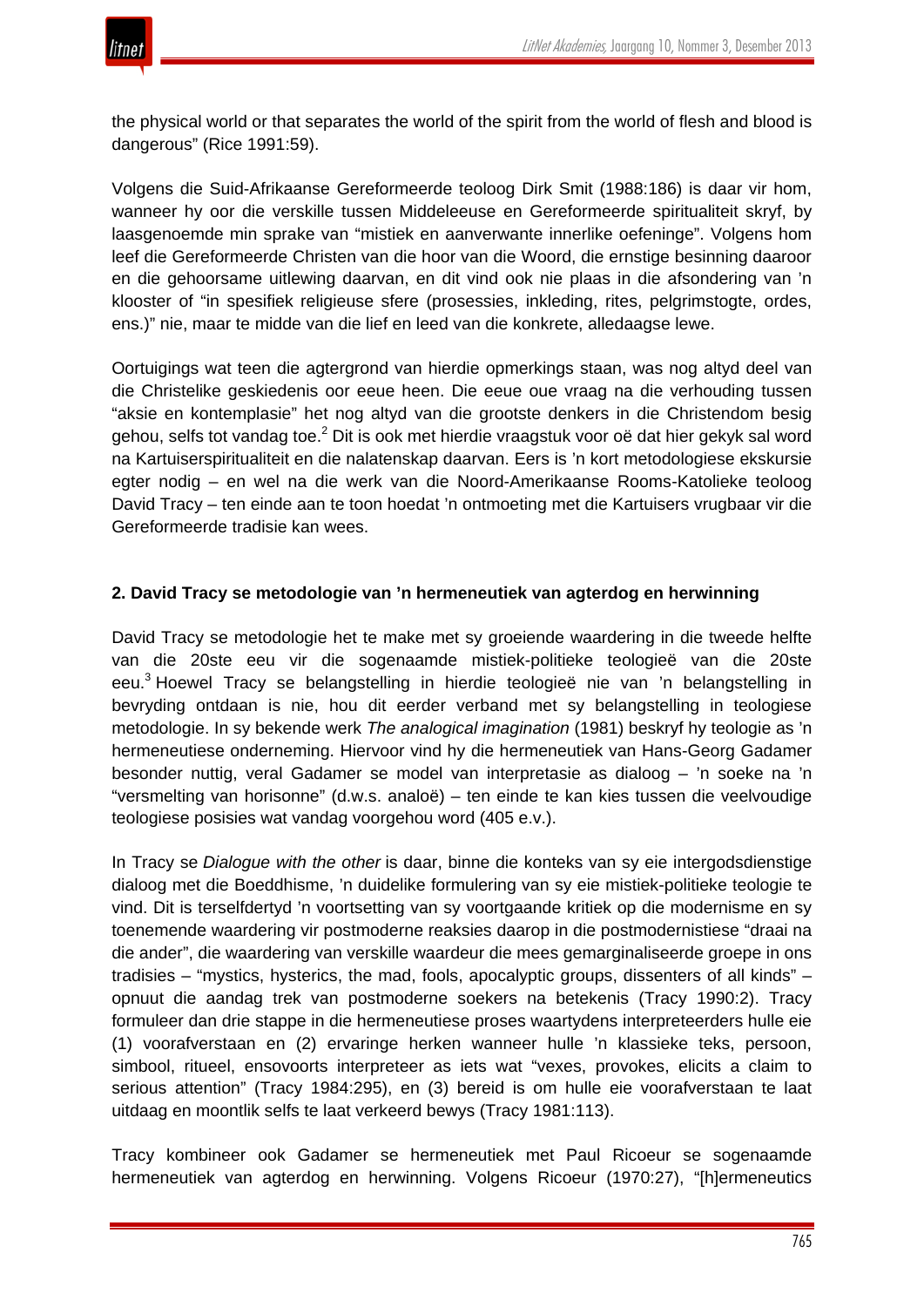seems (…) to be animated by this double motivation: willingness to suspect, willingness to listen; vow of rigor, vow of obedience". Volgens Tracy (1987:111) begin die hermeneutiek van agterdog, met verwysing na Whitehead, met 'n godsdienstige fyngevoeligheid vir die feit dat daar iets skort of dat iets nie klop nie. In die geval van Tracy se dialoog met die Boeddhisme is hierdie "iets" sy bewustheid van wat hy noem Westerse "besitlike individualisme"; in die geval van hierdie artikel sal dit die feit wees dat soveel Gereformeerde gelowiges aangetrokke voel tot 'n kontemplatiewe spiritualiteit selfs ten aansien van 'n sterk algemene afkeer daarvan. Ten slotte steun Tracy, in sy keuse van 'n dialoogvennoot, op die Amerikaanse filosoof William James se pogings om godsdiens te definieer, veral op James se aandrang daarop dat 'n mens hiervoor moet kyk na die sogenaamde "uiterste gevalle" (d.w.s. die ooglopend godsdienstige persone soos Martin Luther, Teresa van Ávila of John Wesley) vir 'n soeke na ooreenkomste te midde van verskille ten einde só tot 'n sogenaamde lewende keuse te kom - "a real possibility which could guide one's conduct" (1981:35–7).

In die Boeddhistiese konsep van *sunyata*,of leegheid, vind Tracy dan 'n "ander" "who names Ultimate Reality not God, but Emptiness" en wat verder die bestaan van die self ontken (1990:68). Op hierdie manier daag dit, volgens Tracy, die hedendaagse Westerse besitlike individualisme – "the self-deceptive belief in a united, coherent, non-relational ego" – uit (1990:74). Dit was presies deur die eksterme andersheid van die Boeddhistiese siening dat Tracy in 'n dialoog met die Boeddhisme ingetrek is, maar dit is ook daardeur dat hy dan na sy éie tradisie terugkeer – Tracy se "hermeneutiek van herwinning". Hy herontdek naamlik die Christelike tradisie se naaste parallel aan die Boeddhistiese geen-self in die groot Rynlandse mistikus Meister Eckhart, wat die self laat vaar en sodoende die "Godheid-verby-God" ontmoet, die God verby Eurosentriese opvattings oor God as bloot 'n "projected Other to whom we egoistically cling" (1990:74). Maar omdat die Christendom nie mag bly by die geen-self van die Boeddhis of selfs die radikale apofatiese mistiek van Eckhart nie, moet hierdie mistiek sigself manifesteer in 'n terugkeer na die wêreld (in die profetiese). Dít vind Tracy in die Trinitariese mistiek van Jan van Ruysbroeck, wat volgens hom 'n insig bied verby dié van Eckhart, naamlik die noodsaak vir 'n ten volle mistiek-profetiese hedendaagse Christelike teologie waar die misties-getransformeerde, "reflecting on the profound implications of the one God as essentially Triune, returns to the world freed for life in all its earthiness and all its search for justice and love" (1990:83).

Voordat hierdie artikel 'n soortgelyke dialoog en oefening in agterdog en herwinning kan aanpak, moet die voorgestelde dialoogvennoot eers bekend gestel word.

# **3. Kartuiserspiritualiteit**

# *3.1 Wie is die Kartuisers?*

Die Kartuiserorde is in die 11de eeu in Frankryk gestig en was deel van die sogenaamde Gregoriaanse Hervorming, wat onder meer 'n heropbloei van die monastiek in Wes-Europa gebring het ná 'n era van monastieke verval. Ontruimde kloosters is heropen, dissipline en die Reël van Benediktus is strenger toegepas, en immoraliteit en luuksheid in kloosters is beveg. Die Gregoriaanse Hervorming het daarop aanspraak gemaak dat dit die dissipline en orde van die vroeë kerk wil herstel. Een reaksie teen die onaanvaarbare stand van sake was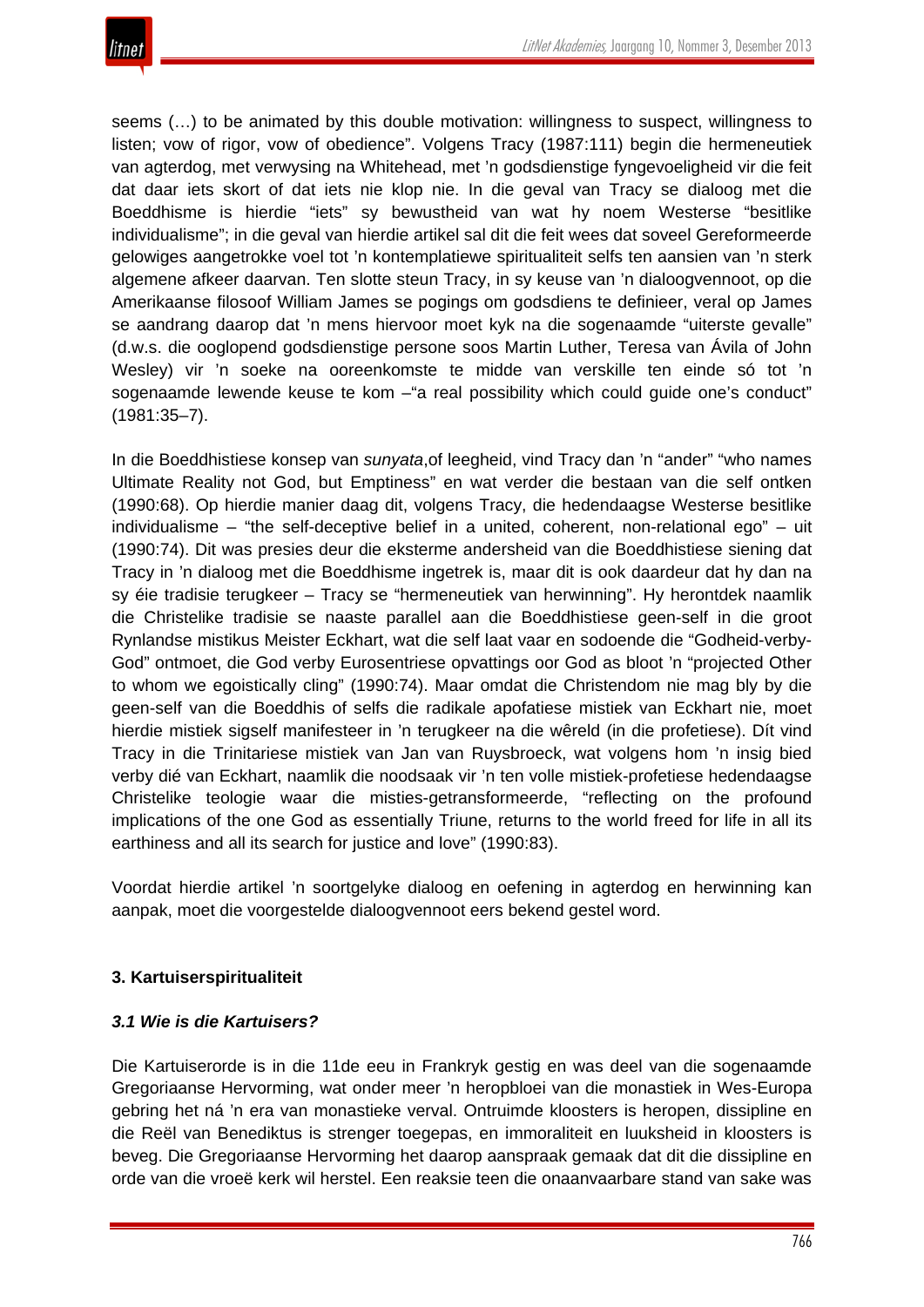dat die 4de- en 5de-eeuse hermitiese monastieke ideaal van die Egiptiese woestynvaders herleef het.

Dit is uit dié ideaal van individuele afsondering, private gebed, nadenke, eenvoud en handearbeid dat kluisenaarordes soos die Calmaldolensers en Villambrosiërs in die 11de eeu ontstaan het, maar nou binne 'n senobitiese (meer gemeenskaplike) konteks. Die Kartuiserorde spoor hulle oorsprong terug na Bruno van Keulen (1030–1101). Aangegryp deur die voorbeeld van die woestynvaders en gevul met afkeer van die wêreldsheid van die kerkleiers van sy tyd, het Bruno in ongeveer 1080 met ses metgeselle 'n kluisenaarsbestaan van gebed en afsondering hoog in die Suidoos-Franse Alpe gaan voer, waar die Kartuisers se moederhuis (La Grande Chartreuse) ook steeds geleë is.<sup>4</sup>

'n Dinamiese jong rekruut, Guigo of Guigues du Pin (Guigo I), 'n deken van Grenoble, was egter die eintlike argitek van die orde. Drie jaar na sy aankoms by die moederhuis, in 1109, is hy tot prior verkies en gou het die Kartuisers se reputasie wyd versprei.

In 1145 het die lede van 'n vroueklooster in Prébayon hulle by die Kartuisers aangesluit. Daarmee is ook 'n vroulike tak van die orde gestig, hoewel dit altyd kleiner as die manlike tak sou bly.

Die getal Kartuiserkloosters het gegroei van 39 in 1200 tot ongeveer 200 teen die einde van die 15de eeu (Hill 1983:118).

Die geweldige groei in kloostergetalle in daardie tyd het ook 'n ander ontwikkeling tot gevolg gehad: In 1257 stig die Franse koning, Louis IX, 'n Kartuiserklooster aan die buitewyke van Parys – die eerste in 'n stedelike (eerder as 'n afgesonderde, plattelandse) gebied. Parys was op daardie tydstip die setel van een van die bekendste Middeleeuse universiteite en die teologiese sentrum van die hele Europa, en baie van diegene wat hulle by die orde aangesluit het – veral vanaf die 14de eeu – het uit die geledere van die intellektuele gekom. In die annale van die orde vir 1686 skryf die prior, dom Innocentius le Mason, dat daar op daardie tydstip 2 500 koormonnike en 1 300 lekebroeders in die orde is, asook 170 Kartuisernonne (Guigan 1994:19). Tans is daar slegs 19 mans- en vyf vroue-Kartuiserkloosters. Sedert die 20ste eeu is hulle ook nie meer tot Europa beperk nie – daar is een Kartuiserklooster elk in Noord-Amerika, Brasilië, Argentinië en Suid-Korea. Getalsgewys bly die aantal Kartuisers egter skraal, met net 370 manlike en 75 vroulike  $lede.<sup>5</sup>$ 

Die 12de-eeuse konstitusie van die orde, die sogenaamde *Consuetudines* van Guigo I, is weinig oor die eeue heen aangepas en dien steeds as die basis van die Kartuiserbestaan. Dit weerspieël ook die ekstreme aard van Kartuisermonastiek. Onder leiding van die prior of priores (die hoof van 'n Kartuisklooster) moes die koormonnike of -nonne, wat 19 tot 20 uur van elke dag in afsondering deurgebring het, in die "boonste huis" bly – elkeen in sy of haar eie, afsonderlike kloostersel. Die Kartuisers het van ander ordes verskil deurdat hulle 'n groepskluisenary gestig het waarin die individu 'n lewe van afsondering binne die konteks van 'n ondersteunende gemeenskap kan lei. Elke monnik het in sy eie sel geslaap (in teenstelling daarmee het die destydse kloosterlinge slaapsale gebruik). Hulle het daagliks vir net twee in plaas van ses van die monastieke kerkdienste in die kerk byeengekom; die res is in die privaatheid van die sel opgesê. Kartuisers het die res van die tyd in hulle sel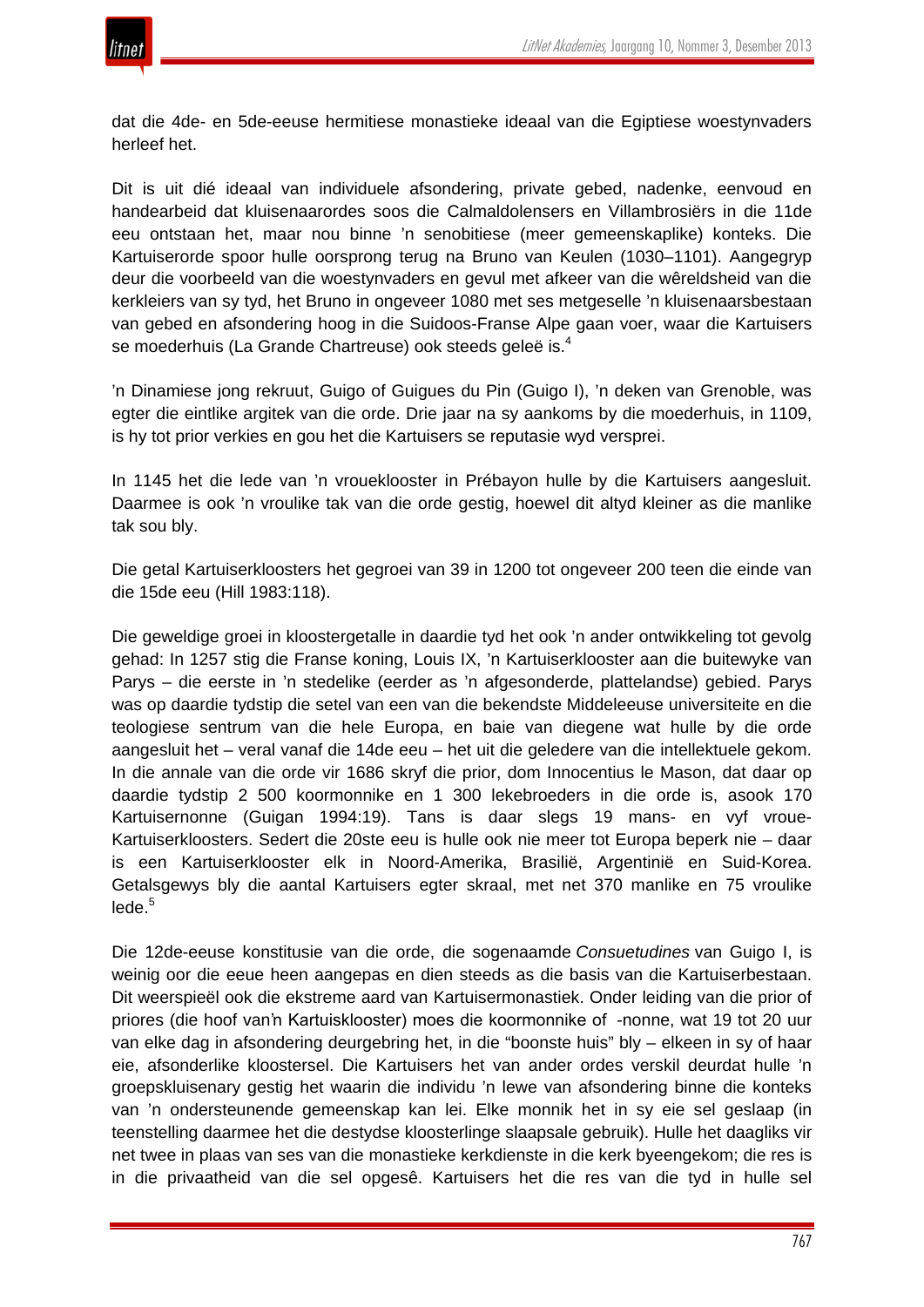

deurgebring, waar elkeen sy eie ete (een per dag in die somer en twee in die winter) berei het. (In 1276 het die Algemene Kapittel van die orde besluit dat, omdat hierdie gebruik te veel inbreuk op gebed maak, kos in 'n sentrale kombuis voorberei en na elke lid gebring sal word – maar dat dit via 'n luik in die sel oorhandig sal word.) Gemeenskaplikemaaltye, so 'n intrinsieke deel van ander kloosterlinge se bestaan, het net op groot kerkfeesdae en Sondae plaasgevind. Die namiddag van sulke dae was ook die enigste tyd waarin gesprek tussen die monnike toegelaat is (in ander kloosters was daar daaglikse ontspanningstyd); andersins het 'n gebod van absolute stilte gegeld. Die graad van fisieke soberheid was hoog: maaltye was eenvoudig en vegetaries, en Maandae, Woensdae en Vrydae is op brood en water gevas. Klere was van growwe materiaal, en goud en silwer was verbode in kerkversiering. Kartuiserkloosters het vroeg reeds 'n kenmerkende boustyl ontwikkel: selle was rondom 'n bedekte kloostergang gerangskik, elk met sy eie badplek en ommuurde tuintjie vir maksimum afsondering. Die ekstreme aard van die Kartuiserbestaan en die oogmerke daarvan (afsondering, stilte en kontemplasie) het gesorg dat die aantal monnike per klooster min gebly het; die norm was twaalf tot sestien.<sup>6</sup>

Hoewel Kartuisers vandag nie meer op strooibeddens slaap nie, en die growwe boeteklede *(hairshirts)* en die streng vas op brood en water drie dae van die week iets van die verlede is, volg hulle steeds – veral wat hulle volkome afsondering en stilte betref – hierdie unieke lewenswyse.<sup>7</sup> Hulle volg steeds die uiters beperkte tradisionele vorm van ontspanning: vrye kontak met medekloosterlinge word beperk tot twee namiddae per maand en besoeke deur familie tot twee per jaar. Andersins word geen besoekers toegelaat nie, behalwe retraîtante wat 'n eie Kartuiserroeping kom toets. Koerante, televisie en die internet word in beginsel nie gelees, gekyk of gebruik nie. Wanneer die wêreld om 19:30 nog wakker is, gaan hulle slaap, en wanneer die meeste mense al slaap of regmaak om te gaan slaap, staan hulle elke nag om 23:30 op vir gebed in hulle selle, gevolg deur 'n twee of drie uur lange nagdiens en dan nog stilgebed daarna in die sel.

#### *3.2 In gesprek met Kartuiserspiritualiteit*

In die lig van wat in paragraaf 2 oor Gereformeerde spiritualiteit gesê is, en binne intragodsdienstige dialoog, na aanleiding van Tracy se intergodsdienstige dialoog in paragraaf 3, behoort dit duidelik te wees dat min soorte spiritualiteit vreemder en meer ekstreem vir Gereformeerde Christene sal voorkom as dié van die Kartuisers. Hulle isolasie van die buitewêreld (en grootliks van mede-Kartuisers binne-in hulle eie klooster), die meestal algehele stilte, die oënskynlike verlies van individualiteit en vryheid van beweging – en dit nog tesame met die normale kloostergeloftes van armoede, selibaatheid en onvoorwaardelike gehoorsaamheid aan die kloosterhoof – sal beslis vreemd op enige Gereformeerde oor val. Geen wonder nie dat McGrath (1994:120) die Kartuisers by name noem as die voorbeeld by uitstek van 'n wêreldmydende spiritualiteit teenoor dié van die Gereformeerde tradisie:

Similar attitudes [d.w.s. wêreldontvlugting – LDH] can be instanced from other monastic movements, such as the Carthusians. The monk was to seek solitude, not merely from the world, but from other human beings. Whenever possible he was to remain within his cell [...] The cell hides [...] the monk from the world, and opens up heaven to the monk.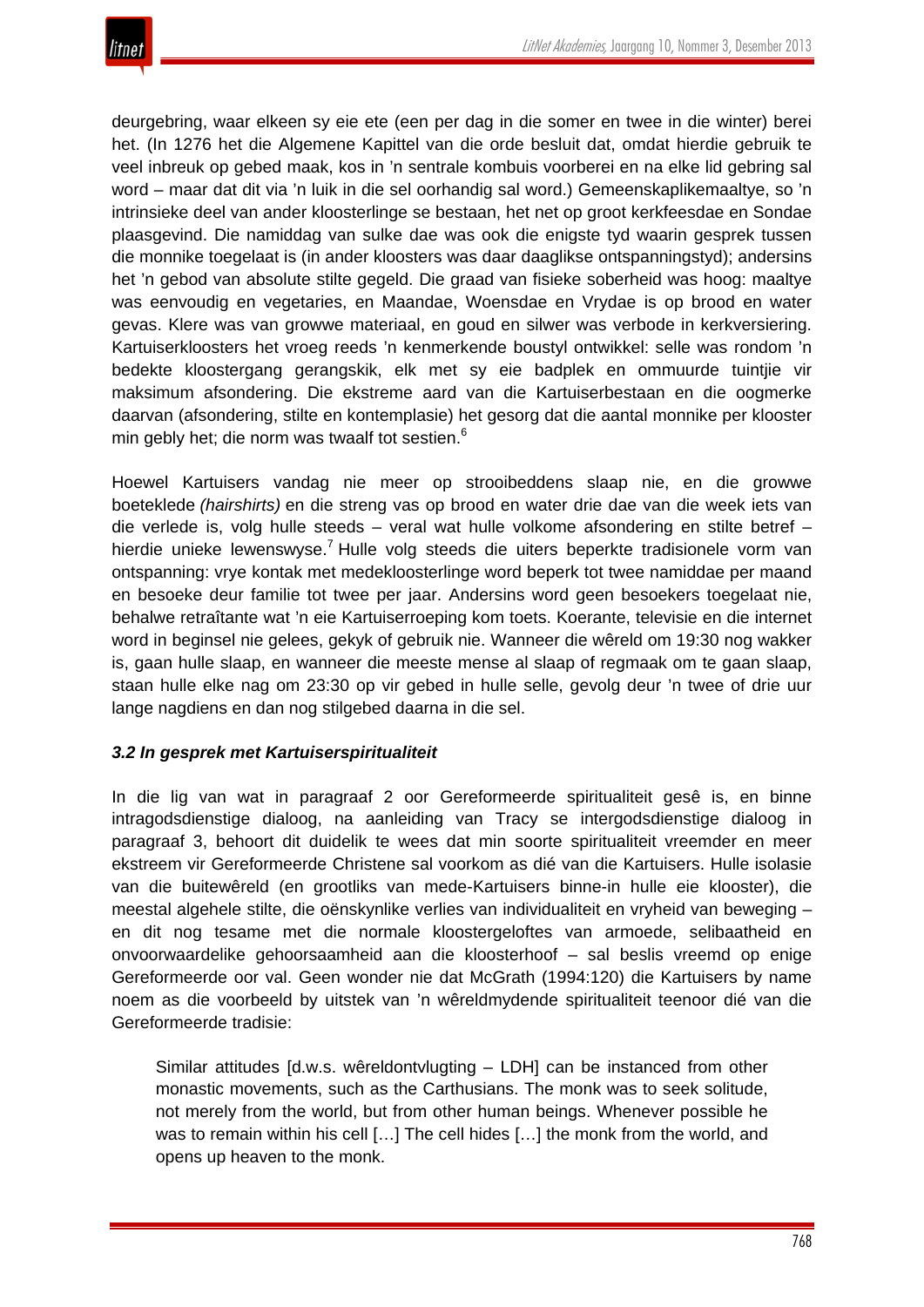

#### *3.3 Meer as die sel? Die Kartuisertradisie van* **praedicare manibus**

Dit is egter net mooi hier – in die Kartuisers se vorm van kontemplatiewe lewe, waarskynlik die mees ekstreme vorm in die Christendom vandag – dat die Gereformeerde kan soek na ooreenkomste-te-midde-van-verskille (in die terminologie van David Tracy) tussen Kartuiseren Gereformeerde spiritualiteit. In die Kartuisertradisie van *praedicare manibus* ("prediking met die hande") vind mens, te midde van hul klem op kontemplasie, 'n vorm van aksie – maar aksie wat met hulle unieke leefwyse versoenbaar is.<sup>8</sup> Willem van St. Thierry was self 'n Cisterciënser, maar is diep beïndruk deur die Kartuisers se toewyding nan besoek aan die Kartuiserklooster van Mont Dieu in Frankryk. In sy beroemde "Goue Brief" ter aanmoediging van die broeders in die novisiaat praat hy van die uiterlike sel (waar die monnik se liggaam en siel woon) en die innerlike sel (waar God in die monnik woon) (1971:47). Sy verwysing na die sel as 'n graf weerspieël iets van McGrath se siening bo, dat die sel die toegang is tot die hemel, want dit is immers in die sel waar, volgens Willem, hemel en aarde mekaar aanraak, waar "die Here gesels met die kloosterling soos met 'n vriend" (21) en waar "die bruid die bruidegom" en die "goddelike die menslike" ontmoet (22).

Ook Nissen (2003:599) skryf oor Kartuiserspiritualiteit met verwysing na die sel as 'n reeks konsentriese sirkels (die kartuiserklooster, die kloostersel en die innerlike sel van die monnik), maar soos weldra gesien sal word, is die Kartuiserwêreld inderdaad veel meer as net die sel, al is die sel die sentrum en bron daarvan.

In die begrondingsdokument van die Kartuiserorde, die *Consuetudines Guigionis,* skryf Guigo I: "Libros quippe tamquam sempiternum animarum nostrarum cibum cautissime custodiri et studiosissime volumes fieri, ut quia ore non possumus, dei verbum manibus praedicemus."<sup>9</sup> Hierdie tradisie neem twee vorme aan: "die apostolaat van die pen" en 'n tradisie van *contemplata aliis tradere*. Hoewel die meeste geleerdes nie tussen die twee onderskei nie, word dit tog hier gedoen ten einde die verskil in nuanse tussen die vrug van die eie pen en dié van ander aan te dui.

#### *3.3.1 Die Kartuisertradisie van die apostolaat van die pen*

Sedert die vroegste bestaan van die Kartuiserorde het die kopiëring en bind van boeke 'n sentrale deel van die Kartuisernalatenskap uitgemaak. Dit blyk duidelik daaruit dat die orde se konstitusie selfs in besonderhede voorsien vir die beskikbaarheid van die materiale wat die monnike hiervoor sou benodig.<sup>10</sup> Volgens Haas (1988:597), word die ware belang van die mediasie wat die Kartuisers in die Middeleeuse geestelike lewe gespeel het, nog geensins voldoende erken nie, aangesien Kartuiserkloosters "invited the adoption and organization of the mystical currents and tendencies of the time […] [T]hey became clearinghouses in which mystical and ascetic texts were collected, copied, translated and further distributed."

Jean Leclercq (1982:122–3) noem hierdie aktiwiteit die "apostolaat van die pen" en spoor dit terug na Cassiodorus, uit die 5de eeu. Lawrence (2001:159; vgl. Van Dijk 1993) skryf oor Guigo I dat boeke vir laasgenoemde 'n missionêre doel gehad het, dat boeke vir hom 'n manier was om die Woord van God te versprei. Peter die Eerbiedwaardige en Willem van St. Thierry getuig ook van hierdie tradisie, en beide Adam van Dryburgh en Guigo II verwys daarna (Wasserman 1996:28). Die Kartuisers se apostolaat van die pen was ook sigbaar in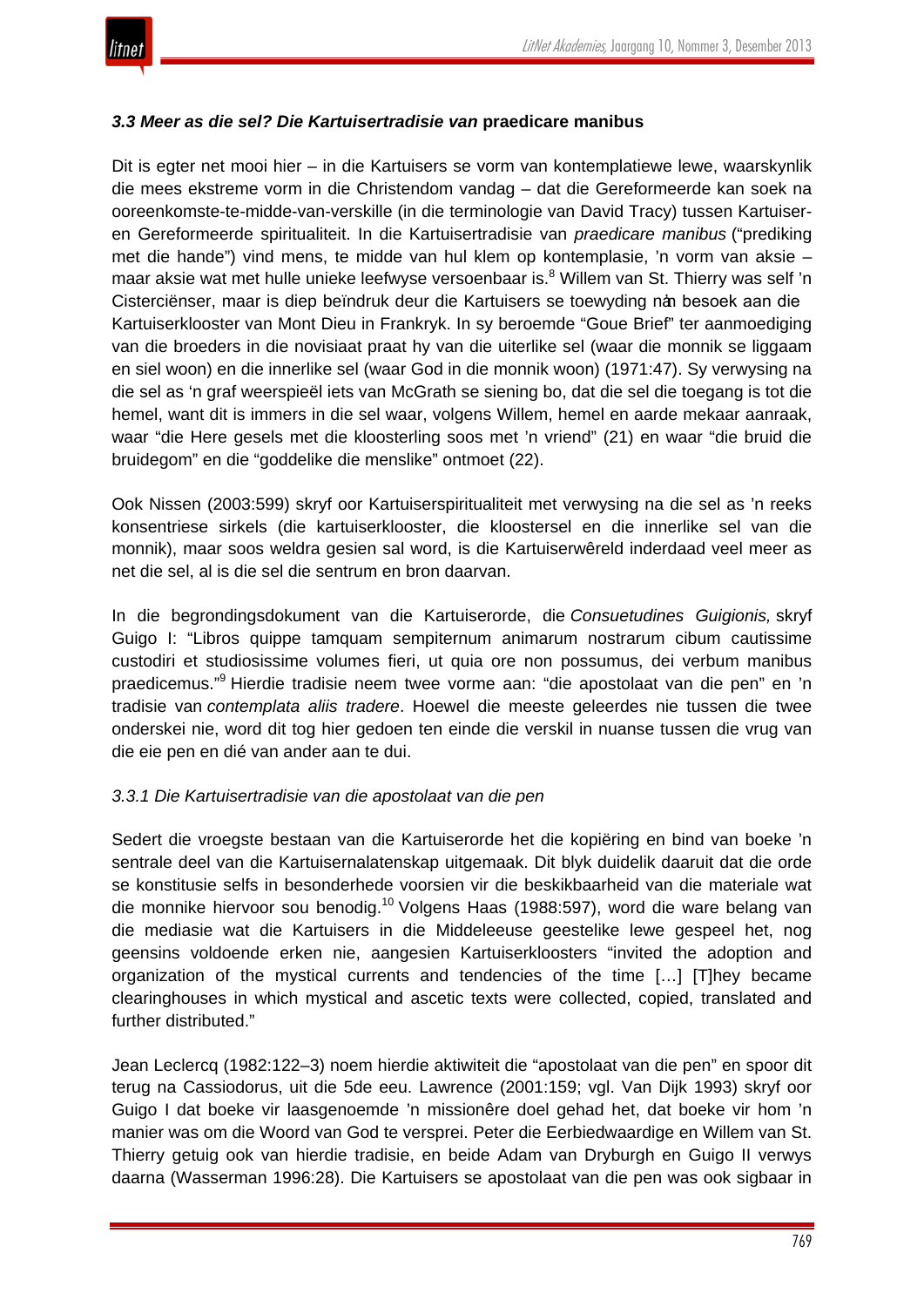hulle bekende Middeleeuse biblioteke (Martin 1992:230–6). Daar is bewyse van 'n aansienlike uitleen van boeke vanaf die vroegste tye in die Kartuisergeskiedenis – aanvanklik tussen Kartuiserkloosters, maar later ook aan nie-Kartuisers. Martin verwys na die voorwoord tot 'n kodeks oor die Kartuiserbestaan in die Kartuiserklooster van Basel, wat uitdruklik noem dat die boeke wat daarin vermeld word, versamel is met die doel om hulle uit te leen vir die geestelike opbou van ander – en die regverdiging wat daarvoor verskaf word, is dat die kopiëring van hierdie boeke ooreenkomstig die *praedicare manibus-*passasie in die *Consuetudines Guigonis* is (Martin 1992:231, 233).

Ten slotte het die uitleen van boeke ook in 'n ander aspek van die Kartuisers se apostolaat van die pen ontwikkel: die apostolaat van die gedrukte woord. Witowski (2001:52) gee 'n oorsig van die impak hiervan op die orde, nie alleen in samewerking tussen die Kartuisers en privaat uitgewers nie, maar ook in drukperse wat die Kartuisers self sedert die 15de eeu besit en gebruik het om hierdeur, volgens Witowski, hulle monastieke invloed op die godsdienstige en sosiale lewe buite die klooster te bevorder. Martin verwys ook na die Duitse Kartuiser Werner Rollevinck, wat die drukkuns beskryf het as die *ars artium*, dié kuns onder die kunste, en 'n nuwe manier van pastorale versorging (Martin 1992:233). Die Kartuisers van Keulen het, volgens Martin (1992:234; vgl. Du Moustier 1954:294), daarna gestreef om prediking met die hande te verander na prediking deur die boekdrukkuns en het dit vir 'n tyd lank deur 'n drukpers in die klooster self gedoen!

## *3.3.2 Die Kartuisertradisie van* contemplata aliis tradere

Thomas van Aquino (*Summa theologiae* II.II, 188.6-) verwys na 'n lang tradisie in die geskiedenis van die Christendom (spesifiek na Gregorius die Grote as gesag hiervoor), en sê dan: "Sicut enim maius est illuminare quam lucere solum, ita maius est contemplata aliis tradere quam solum contemplari."<sup>11</sup> Ook King (1999:429) verklaar: "*[C]ontemplata aliis tradere –* the handing down of the fruits of contemplation – has always been a tradition of western monasticism. Catholic spirituality, indeed, comes largely from monks and religious."

Dit geld ook van die Kartuisers, wat oor die eeue heen 'n indrukwekkende lys geestelike skrywers opgelewer het. Hier sal met enkele voorbeelde volstaan moet word. Hierdie apostolaat het reeds begin by Guigo I en sy *De contemplatione* and *Meditationes.* Dan is daar Adam van Dryburgh, wie se *De quadripertito excercitio cellae* dien as "a witness to how systematic treatments of the spiritual life were becoming a part of Carthusian study and writing (thus anticipating the role that Carthusian mystical treatises were to play in the later Middle Ages)" (Martin 1992:360; vgl. Adam van Dryburgh 1974:23–4). Dit kan gesien word in Van Dryburgh se beeld van die sel as die paradys, wat gevoed word deur vier riviere: *lectio, meditatio, oratio* en *opus manum.* Die sogenaamde *opus speciale* van laasgenoemde (handearbeid) word gestel as die skryf en kopiëring van boeke. Guigo IIis veral bekend vir sy *Scala claustralium,* wat die klassieke uiteensetting van die vier momente van die monastieke praktyk van *lectio divina* bevat*.* Wat veral vir Gereformeerde lesers opvallend behoort te wees, is dat Guigo uitdruklik beklemtoon dat kontemplasie binne bereik van állegelowiges is (vgl. Aumann 1985:191–3). Geen wonder hierdie werk het een van die gewildste, mees gelese en mees vertaalde Middeleeuse geestelike werke geword nie (vgl. McGinn 1994:357).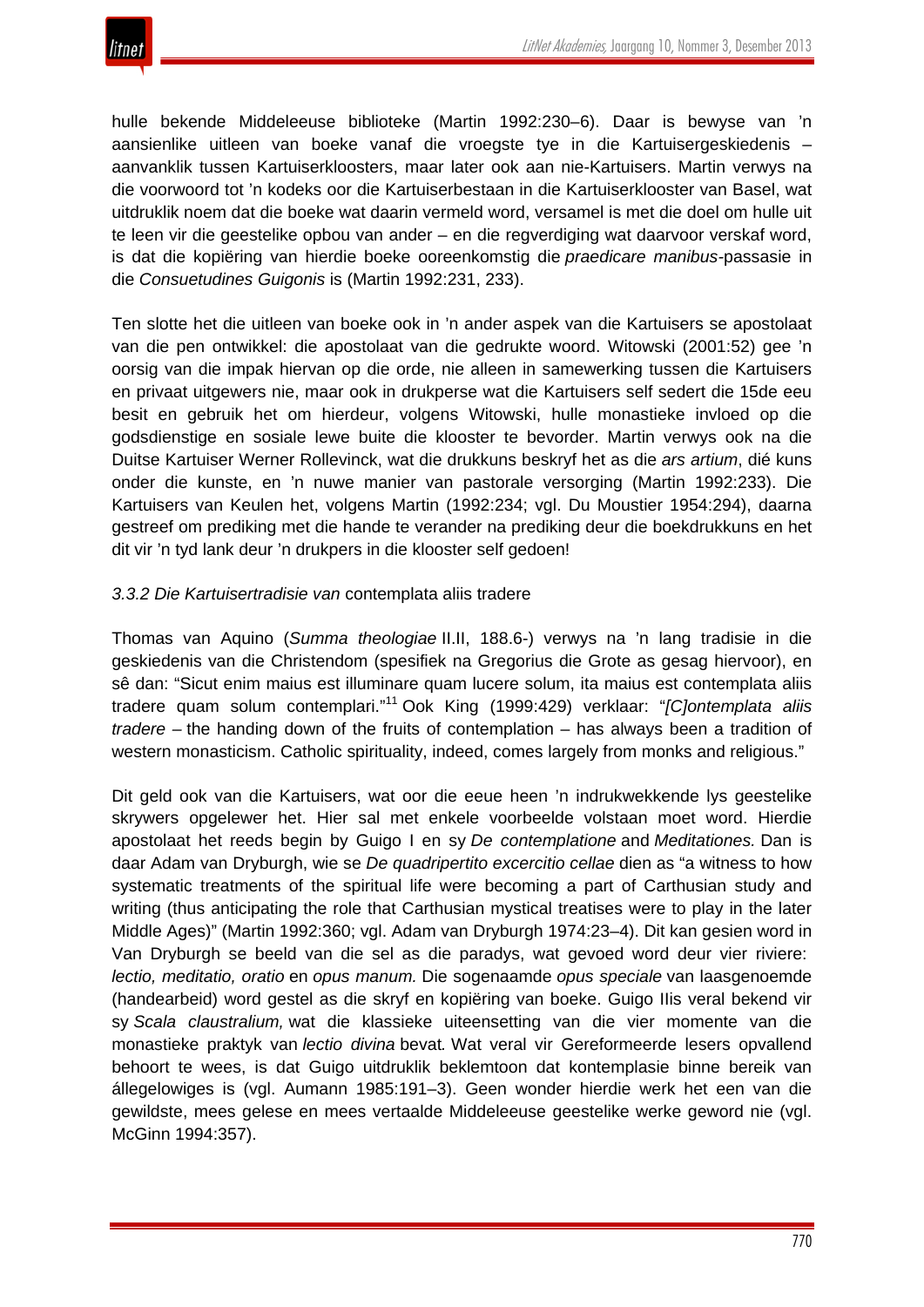

Nog 'n uiters invloedryke Middeleeuse Kartuiserskrywer was Ludolf van Sakse, veral bekend vir sy *Vita Jesu Christi.* Ook hy maak dit duidelik dat hierdie boek, wat baie invloedryk in die Middeleeue was, nie net op sy medekloosterlinge gemik is nie, maar ook op lekegelowiges (vgl. Bodenstedt 1973:ii).

Dieselfde geld van Nicholas Love se *Myrrour of the blessed lyf of Jesu Christ,* 'n vertaling van die gewilde anonieme Middeleeuse werk *Meditationes vitae Christi.* Interessant genoeg is hierdie werk (in vertaalde vorm) 'n kombinasie is van die apostolaat van die pen (in die sin van die oordra van die vrug van kontemplasie van ander) en van *contemplata alliis tradere* (oordrag van die vrug van eie kontemplasie), aangesien Love se vertaling bedoel was as geestelike onderrig ook vir niekloosterlinge. In sy voorwoord tot die vertaling skryf Love uitdruklik:

[W]herefore now bothe men and wymmen and every age and every dignyte of this worlde is stired to hope of everlastynge lyf. And for this hope and to this entente / with holy writ also ben written diverse bookes and tretees of devout men. Not onliche to clerkes in Latyn / but also in english to lewed men and wommen and hem that bene of symple understondynge. (Aangehaal in Salter 1974:48)

Dit is ook hiermee in gedagte dat Love veranderings aan die werk in die vertaling aangebring het – onder meer rakende die kontemplatiewe lewe: "[F]or it semeth as inpertynent in grete partye to manye comoun persones and symple soules that this boke in Englische is written to / … therefore we passen over shortly" (Salter 1974:48).

Ander beroemde gevalle van die Kartuisertradisie van *contemplata allis trader*e sluit in Hugo van Balma se *Viae Sion lugent,* wat noukeurig gekopieer is en in manuskripvorm versprei is onder kloosters en biblioteke regdeur Europa (Guigan 1997:5; vgl. Hugo en Balma & Guigo De Ponte 1997:54–9), (ingevoeg) en die vermaarde Dionisius die Kartuiser, wie se geskrifte hele reekse preke ingesluit het vir beide kloosterlinge en leke, wat volgens Macken (1984:20) toon hoedat Dionisius, ten spyte van sy afsondering, ten volle deelgeneem het aan die lewe en probleme van sy tyd. Dionisius self het sy skryfwerk ook as *contemplata aliis tradere* gesien (Macken 1984:10). Ook Volgens Aumann was Dionisius (in Engels, Denys) se geskifte gerig tot alle Christene, insluitend getroudes, weduwees, soldate en sakelui.

He [Denys] was thoroughly convinced of his obligation to be of service to the people of God by his writings. He stated that although the purely contemplative life has a greater dignity and stability than the purely active life, highest of all is the life which includes both contemplation and action, provided the activities are such that they flow from the plenitude of contemplation (1985:175).

Du Moustier (1954:294) haal die volgende uit Dionisius se *Summa vitiorum ac virtutum* aan: *"*Volgens die orde waarin ek my geloftes afgelê het, leef ek in 'n klooster en mag ek dit nie verlaat nie. Maar, hoe minder ek by magte is om sondaars te bekeer deur prediking, hoe meer wil ek dit doen deur preke te skryf, te versamel, te dikteer." (My vertaling – LDH)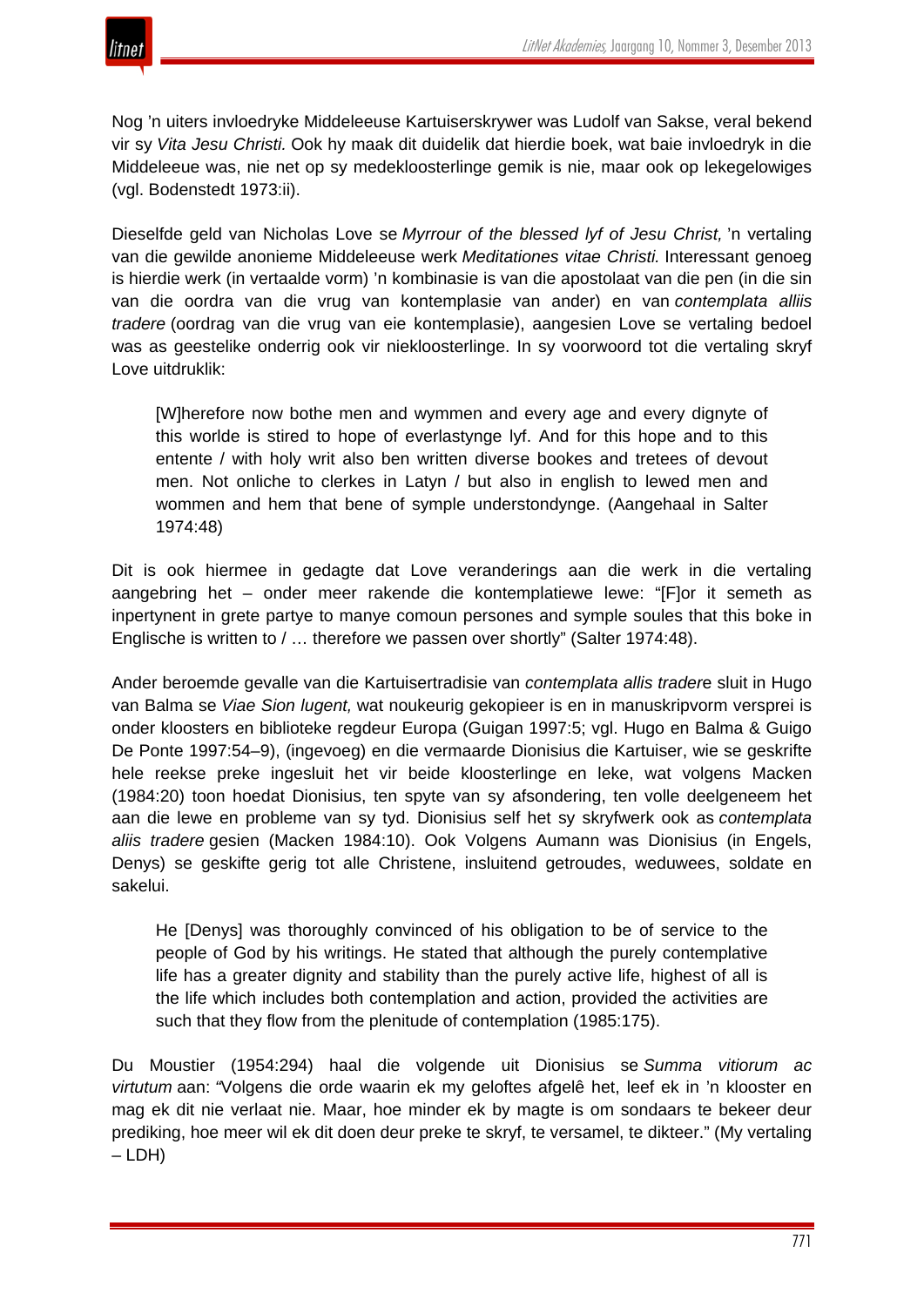

'n Laaste voorbeeld van vroeë Kartuiser-*contemplata aliis tradere* kom van die vroulike tak van die orde: in die persoon van Marguerite d'Oingt (bv. haar *Pagina meditionem* and *Speculum*). Oor haar interpretasie van die rol van skryf *(scriptio)* in die bereiking van 'n intense bewussyn van God skryf McGinn (1998:289): "[For Marguerite] the act of writing is crucial to the process of attaining God." Vir Marguerite was daar, volgens McGinn, ook geen ander keuse as om te skryf nie – vir haarself, maar uiteindelik ook vir ander.

Bogenoemde voorbeelde wys dat 'n tradisie van *contemplata aliis tradere* reeds lank in die Kartuiserorde bestaan; ook dat dit in twee rigtings gevloei het: intern (na mede-Kartuisers) asook ekstern (na medekloosterlinge), maar in baie gevalle ook nog verder (na lekegelowiges). Deur hulle blote bestaan, maar veral deur hul skryfwerk, is die Kartuisers deur die eeue heen baie hoog geag en het hulle figure soos Ignatius van Loyola, Franciskus van Sales, Johannes van die Kruis, Thomas More en Geert Grootte, die stigter van die Devotio Moderna, beïnvloed. Dit het ook talle lekegelowiges ingesluit. In die woorde van McGinn (1998:290):

The fourteenth century was the first time in the history of medieval spirituality when the possibility that lay people living in the world could reach the heights of perfection was seriously entertained. Another important factor was the role of the religious orders, especially the Carthusians, in both the guidance of souls and in the production and dissemination of religious literature.

Hierdie tradisie is in die 20ste eeu voortgesit,<sup>12</sup> meestal in die vorm van novisse-onderrig wat gepubliseer is.<sup>13</sup>

Al hierdie voorbeelde getuig van die waarheid van Du Moustier (1954:296) se siening dat diegene wat glo dat die kontemplatiewe monnik noodwendig 'n afkeer van die oorlewering van geestelike goedere het, 'n ernstige fout begaan – histories sowel as in die lig van die aard van die hedendaagse Kartuiserbestaan.

#### **4. 'n Gereformeerde dialoog met die Kartuisers: van agterdog na herwinning**

Die vraag is nou: Wat maak ons, gegewe hierdie insigte in die Kartuisertradisie as die mees ekstreme voorbeeld van 'n hedendaagse Christelike kontemplatiewe spiritualiteit? Benader mens dit steeds met agterdog, of tree mens in gesprek daarmee?

Volgens David Tracy (1990:42), met verwysing na die insigte van die resepsieteorie (Jauss), is 'n verskeidenheid van reaksies moontlik in die gesprek met "die ander": "from a shock of recognition (in aesthetic terms) or 'faith' or 'enlightenment' (in religious terms) to a sense of tentative resonance to a[n] … option, on the other end of the spectrum". Op watter maniere kan 'n dialoog met die Kartuisers dus ons Gereformeerde sienings van spiritualiteit – ons eie en kontemplatiewe spiritualiteit – óf uitdaag, óf wysig, of hoe resoneer dit bloot met iets wat dalk reeds in die Gereformeerde spirituele tradisie bestaan?

In die eerste plek behoort 'n dialoog met die Kartuisertradisie Gereformeerdes te lei tot 'n waardering vir die besondere klemtone in hulle eie tradisie – veral die klem op aksie, die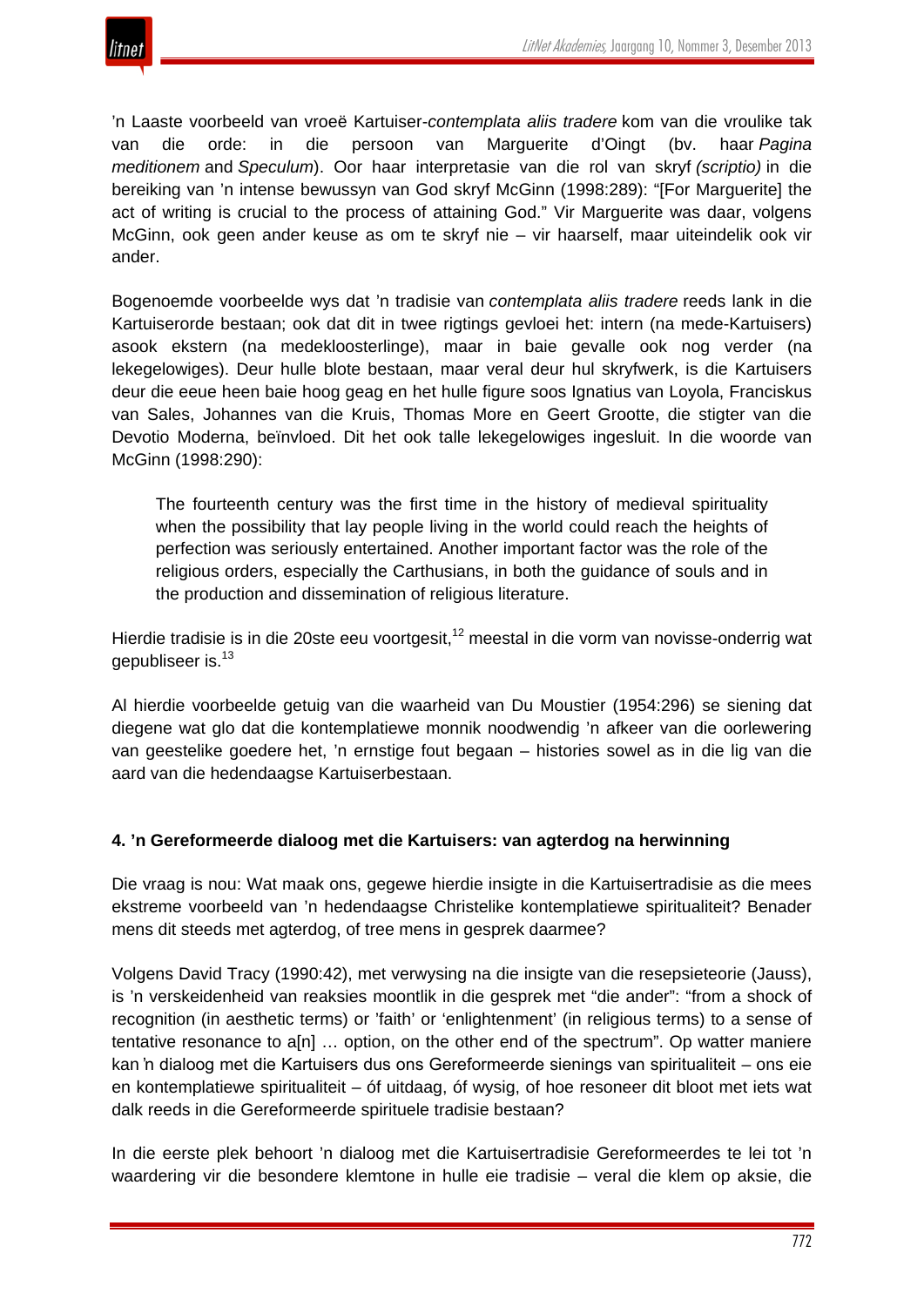Hervormers se soektog na wat McGrath (1991:14) noem 'n outentieke Christelike spiritualiteit, gegrond op hulle oortuiging dat ware kennis van God "[is] transformative, capable of deeply changing the mental, experiential and social worlds of those who grasped it" (McGrath 1991:14).<sup>14</sup>

Maar 'n gesprek met die Kartuisertradisie van *praedicare manibus* in die verskillende verskyningsvorme daarvan kan 'n veel belangriker implikasie inhou vir Gereformeerde gelowiges wat na 'n meer kontemplatiewe spiritualiteit op soek is. In die eerste plek daag die Kartuisertradisie van eksterne *contemplata aliis tradere –* veral die idee dat kontemplasie binne bereik van álle Christene is – die oortuiging uit dat kontemplasie tot 'n klein minderheid gelowiges beperk is. Nog belangriker is dat die Kartuisertradisie van *praedicare manibus* die algemene Gereformeerde siening uitdaag dat kontemplatiewe spiritualiteit altyd met 'n "vlug uit die wêreld" gepaardgaan. Die feit dat selfs hierdie mees ekstreme vorm van kontemplatiewe spiritualiteit ook elemente van aksie – sosiale betrokkenheid – insluit, behoort die vraag te laat ontstaan of daar nie ook elemente van kontemplasiebinne énige Christelike spiritualiteit behoort te bestaan nie, ook binne vorme met 'n besonder sterk klem op aksie, soos die Gereformeerde tradisie. Net soos Tracy se dialoog met die Boeddhisme hom na sy eie (Rooms-Katolieke) tradisie teruggelei het, mag 'n gesprek met die Kartuisers Gereformeerde gelowiges ook teruglei na vergete, onderskatte of selfs onderdrukte aspekte van hulle eie tradisie. Dit kan byvoorbeeld lei tot 'n herwaardering van Calvyn se sterk ervaringsmatige en kontemplatiewe taal in sy *Institusie van die Christelike godsdiens.* Laasgenoemde weerspreek populêre sienings van Calvyn as 'n streng, droë dogmatikus (byvoorbeeld sy waardering vir godsdienstige ervaring, selfs intuïsie en drome in *Inst.* 1.5.5; sy siening van meditasie en kontemplasie in *Inst.* 4.12.16 en van meditatiewe gebed en 'n meditatiewe lees van die Bybel in *Inst.* 3.20.3, 3.20.29; selfs van sy waardering vir vas in *Inst.* 4.12.16 – alles dinge wat eeue lank as deel van sogenaamde "mistieke of kontemplatiewe spiritualiteit" gesien is; asook sy verstaan van die frase *unio mystica* in *Inst.* 3.11.10).

So 'n dialoog kan Gereformeerdes ook teruglei na hulle eie Piëtistiese en Puriteinse wortels – byvoorbeeld na Francis Rous (1579–1659) se insluiting van talle elemente van Middeleeuse bruidsmistiek in sy *The mystical marriage*; Richard Baxter (1615–1691) se gebruik van die *lectio divina* – eeue lank 'n lokus van monastieke mistiek – en figure uit die Nederlandse Nadere Reformasie (17de en 18de eeu), soos Gisbertus Voetius se beroep op Middeleeuse mistici in sy voorstel van 'n "asketiese teologie" van gebed, meditasie, vas, afsondering en stilte; Theodorus en Wilhelmus à Brakel, veral laasgenoemde se *Het geestelijck leven* (1649) en *De trappen des geestelycken levens* (1620); Wilhelmus Schortingshuis se *Het innige Christendom* (1740); Jodocus van Lodenstein en Abraham Hellenbroek se interpretasies van Hooglied met duidelike (by tye selfs ekstatiese!) parallelle met Bernardus van Clairvaux se bruidsmistiek en nog vele ander skrywers uit hierdie era (vgl. Brienen 1989:760–7 vir sy siening van hierdie skrywers as verteenwoordigend van mistieke of kontemplatiewe elemente in die geskiedenis van Gereformeerde spiritualiteit). Sodanige dialoog kan Gereformeerde gelowiges ook byvoorbeeld teruglei na heroorweging van die Nederlandse term *bevinding* soos gebruik in die Nadere Reformasie, wat Beumer (1993:315) "die Protestantse weergawe van mistiek" [my vertaling – LDH] noem (vgl. Vreekamp 1987:44–52 en Brienen 1987). Wat meer onlangse raakpunte betref, kan daar gedink word aan Charles Hodge (1789–1878) *The Way of Life*; en tuis, die mistieke elemente in die werk van Andrew Murray (1828–1917). Op hierdie manier kan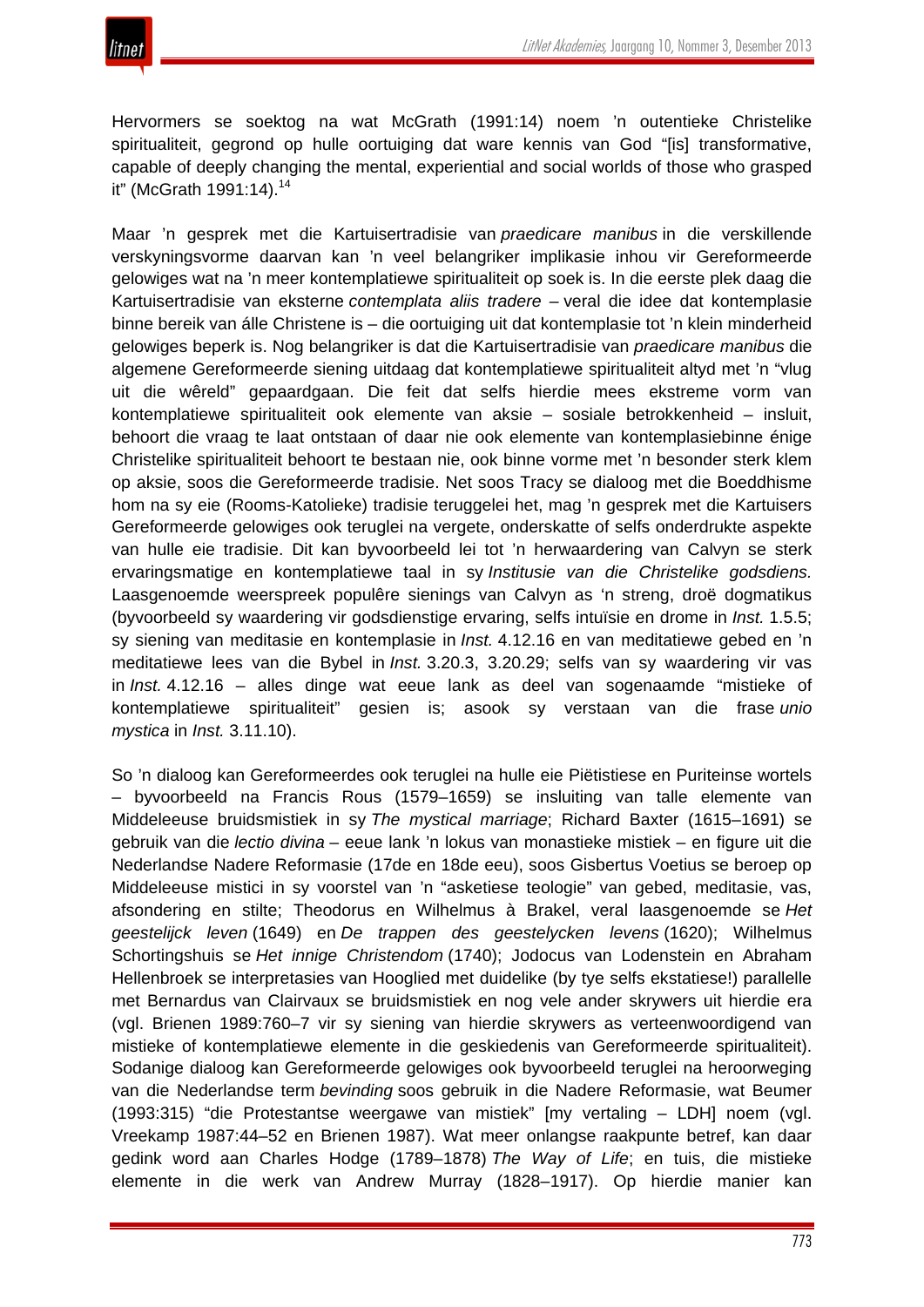

Gereformeerde gelowiges nie net van die mees algemene vooroordele jeens kontemplatiewe spiritualiteit in hulle eie geledere aanvat nie, maar ook sommige algemene opvattings oor hulle eie spiritualiteit bevraagteken wat vanaf Rooms-Katolieke kritici kom, soos verwoord deur Bacik (2002:19):

On the one hand, reformed theology, which emphasizes the sovereignty of God and depravity of human nature, tends to produce a piety that appears (…) to be excessively rigid, controlling, somber, puritanical and moralistic (…) [showing] little interest in mystical experiences, spiritual direction and programmed approaches to spiritual growth.

Laastens kan die Kartuisertradisie op hierdie manier die breër Christelike tradisie op onverwagte maniere en plekke dien. Die Kartuiseruitdaging beteken nie dat Gereformeerdes hulle eie tradisie moet versaak nie, maar dat hulle daarbinne kan gaan soek na dit wat lank geïgnoreer of onderskat is, en waarna die behoefte vandag weer besonder sterk raak. David Tracy se dialoog met die Boeddhisme het nie van hom gevra om 'n Boeddhis te word nie, en het hom ook nie 'n Boeddhis gemaak nie. Nogtans erken hy (1990:83) dat sy herwinning van die mistiek van beide Eckhart en Van Ruysbroeck in sy eie tradisie gekenmerk moet word deur dankbaarheid aan Boeddhiste, wat, juis deur die uitdaging van hulle radikale andersheid, Christene kan help en lei "to let go, to rethink, to suspect anew, and to retrieve the forgotten mystical resources of our own tradition". Net so kan dit ook in 'n dialoog tussen die Gereformeerde en die Kartuiserspiritualiteit gebeur.

#### **Bibliografie**

A Carthusian. 1994. *The wound of love: A Carthusian miscellany.* Kalamazoo: Cistercian.

Adam van Dryburgh. 1974. *Six Christmas sermons.* Inleiding en vertaling deur M.J. Hamilton. Analecta Cartusiana 16. Salzburg: IAA.

Aumann, J. 1985. *Christian spirituality in the Catholic tradition.* San Francisco: Ignatius.

Bacik, J.J. 2002. *Catholic spirituality: Its history and challenge*. Mahwah: Paulist.

Baers, J., G. Brinkman, A. Jelsma en O. Steggink (reds.). 2003. *Encyclopedie van de mystiek.* Kampen, Tielt: Kok/Lannoo.

Beumer, J. 1993. *Intimiteit en solidariteit: Over het evenwicht tussen dogmatiek, mystiek en ethiek.* Ten Have: Baarn.

Bodenstedt, M.I. sr. SND. 1973. *Praying the life of Christ. First English translation of the prayers concluding the 181 chapters of Ludolphus the Carthusian: The quintessence of his devout meditations on the life of Christ.* Analecta Cartusiana15. Salzburg: Institut für Englische Sprache und Literatur.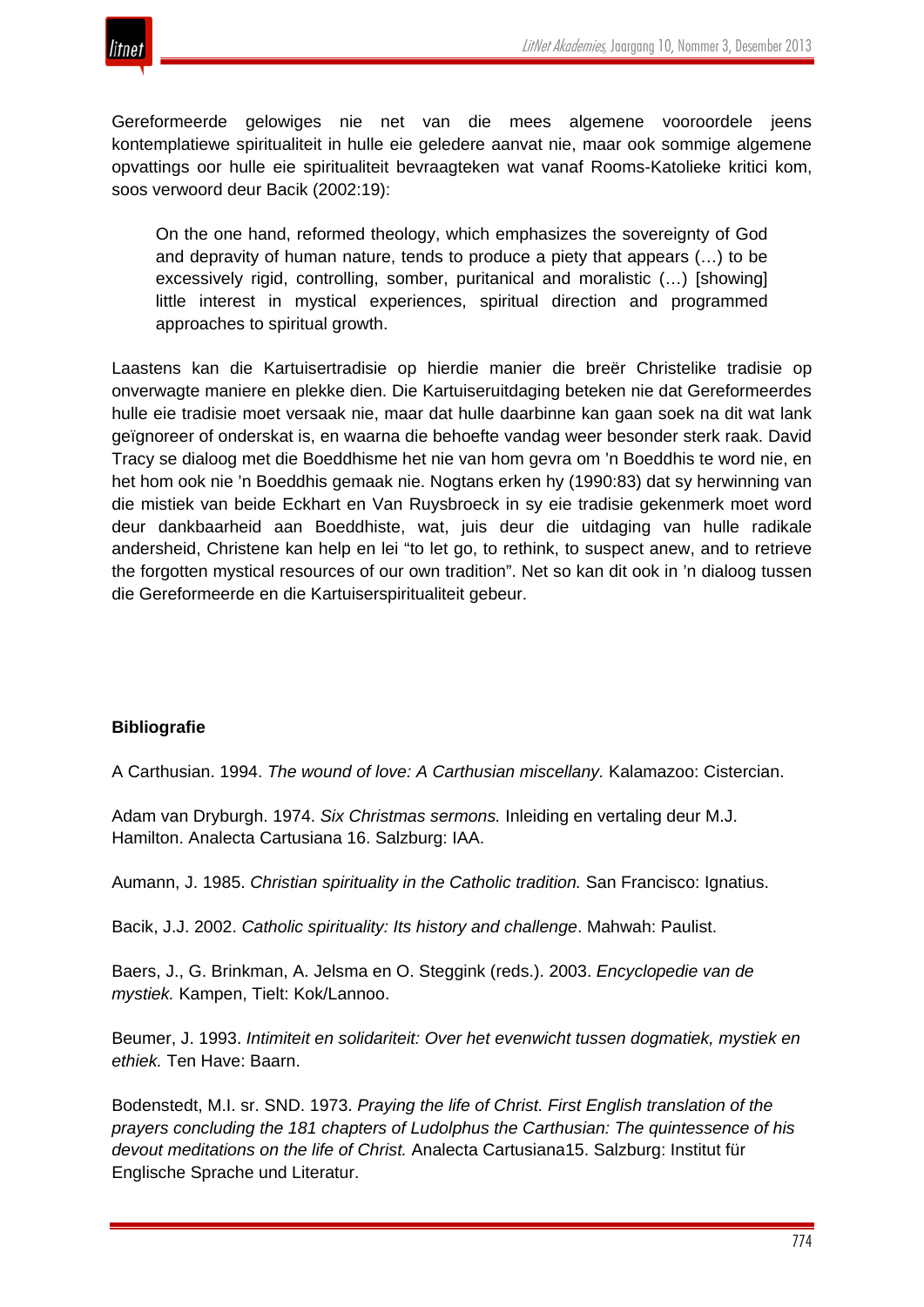

Bras, K. 2003. Reformatie en mystiek. In Baers e.a. (reds.) 2003.

Brienen, T. 1978. *Bevinding, aard en functie van de geloofsbeleving.* Kampen: Kok.

—. 2003. Mystiek van de Nadere Reformatie. In Baers e.a. (reds.) 2003.

Brienen, T. e.a. (reds.). 1989. *De Nadere Reformatie en het Gereformeerd Piëtisme.* 'sGravenhage: Boekcentrum.

Calvyn, J. 1984-1992. *Institusie van die Christelike godsdiens.* Volume I–IV. Vertaal deur H.W. Simpson. Potchefstroom: Calvyn Jubileum, Boekefonds.

Deveaux, A. 1997. *La poésie Latine chez le Chartreux.* Analecta Cartusiana 131. Salzburg: IAA.

Du Moustier, B. 1954. De apostolaatsgedachte bij de Kartuizers. In *Ons Geestelijk Leven: Tijdschrift voor Ascese en Mystiek,* 30:286–98.

Geffré, C. 1974. Editorial. In Geffré e.a. (reds.) 1974.

Geffré, C. en G. Gutiérrez (reds). 1974. *The mystical and political dimension of the Christian faith.* Concillium (96)*.*New York: Herder & Herder.

Guigo II, the Carthusian 1981. *The ladder of monks: A letter on the contemplative life and twelve meditations*. Vertaal deur E. Colledge en J. Walsh. Kalamazoo: Cistercian.

Guinan, P.A. 1994. *Carthusian prayer and Hugh of Balma's Viae Sion lugent.* San Francisco, Londen: Catholic Scholars.

—. 1997. The influence of Hugh of Balma's *VIAE SION LUGENT.* In Hogg (red.) 1997.

Haas, A.M. 1988. Schools of Late Medieval mysticism. In Raitt e.a. (reds.) 1988.

Hill, B.D. 1983. Carthusians. In Strayer (red.) 1983.

Hogg, J. (red.). 1979. *Miscellanea Cartusiensia 4*. Analecta Cartusiana 43. Salzburg: IAA.

—. 1991. *Die Geschichte des Kartäuserordens.* Analecta Cartusiana. Band I. Salzburg: IAA.

—. 1997. *The mystical tradition and the Carthusians.* Analecta Cartusiana 14. Salzburg: IAA.

Hogg, J., A. Girard en D. le Blévec (reds.). 2001. *Die Kartäuser und die Künste ihrer Zeit.* Band III. Analecta Cartusiana 157. Salzburg: IAA.

Houtepen, D. 1951. Ardere et lucere: Branden en licht verspreiden. In *O Bonitas!*, 7:1–2.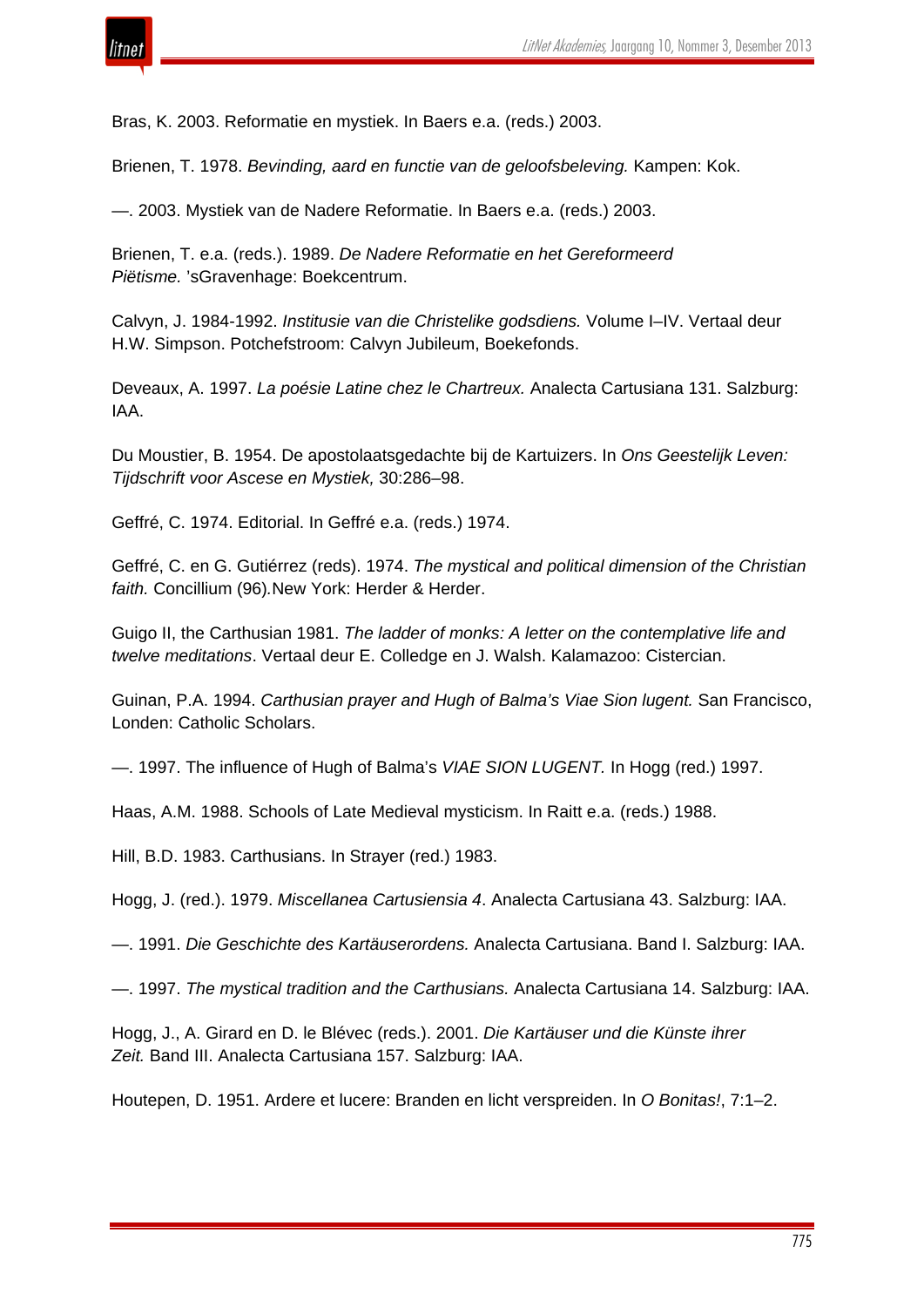

Hugo van Blama en De Ponte, G. 1997. *Carthusian spirituality: The writings of Hugh of Balma and Guigo de Ponte.*Inleiding en vertaling deur D.D. Martin. New York/Mahwah: Paulist.

Jelsma, A. 2003. Protestants verzet. In Baers e.a. (reds.) 2003.

Jelsma, A. en H. Juch (reds.). 1987. *Ruimte om op adem te komen: Bezinning over spiritualiteit.* Kampen: Kok.

Kent, E. 1979. The Carthusians, intermediaries for the teaching of John Ruysbroeck during the period of the Early Reform and in the Counter-Reformation. In Hogg (red.) 1979.

King, P. 1999. *Western monasticism: A history of the monastic movement in the Latin Church.* Kalamazoo: Cistercian.

Lawrence, C.H. 2001. *Medieval monasticism: Forms of religious life in Western Europe in the Middle Ages.*Londen: Longman.

Leclercq, J. 1982. *The love of learning and the desire for God: A study of monastic culture.* New York: Fordham University Press.

Leclercq, J., F. Vandenbroucke en L. Bouyer. 1968. *The spirituality of the Middle Ages.* Londen: Burns & Oates.

Lehmann, P. 1973. Bücherliebe und Bücherpflege bei den Kartäusern. In *Miscellanea Francesco Ehrle 5.* Studi e Testi 41. Roma: Biblioteca Apostolica Vaticana, 364–89.

Macken, R. OFM. 1984. *Denys the Carthusian, commentator on Boethius's "De consolatione philosophiae".* Analecta Cartuisiana 118. Salzburg: IAA.

Martin, D.D. 1992. *Fifteenth-century Carthusian reform: The world of Nicholas Kempf.*

Studies in the history of Christian thought. Volume XLIX. Leiden, New York, Keulen: Brill.

McGinn, B. 1994. *The growth of mysticism.* The Presence of God: A History of Western Christian Mysticism. Volume II. New York: Crossroad.

—. 1998. *The flowering of mysticism: Men and women in the New Mysticism.* The Presence of God: A History of Western Christian Mysticism. Volume III. New York: Crossroad.

McGrath, A. 1991. *Roots that refresh: A celebration of Reformed spirituality.* Londen: Hodder & Stoughton.

—. 1994. *Spirituality in an age of change: Rediscovering the spirit of the Reformers.* Grand Rapids: Zondervan.

Nissen, P. 2003. Mystiek van de Kartuizers. In Baers e.a. (reds.) 2003.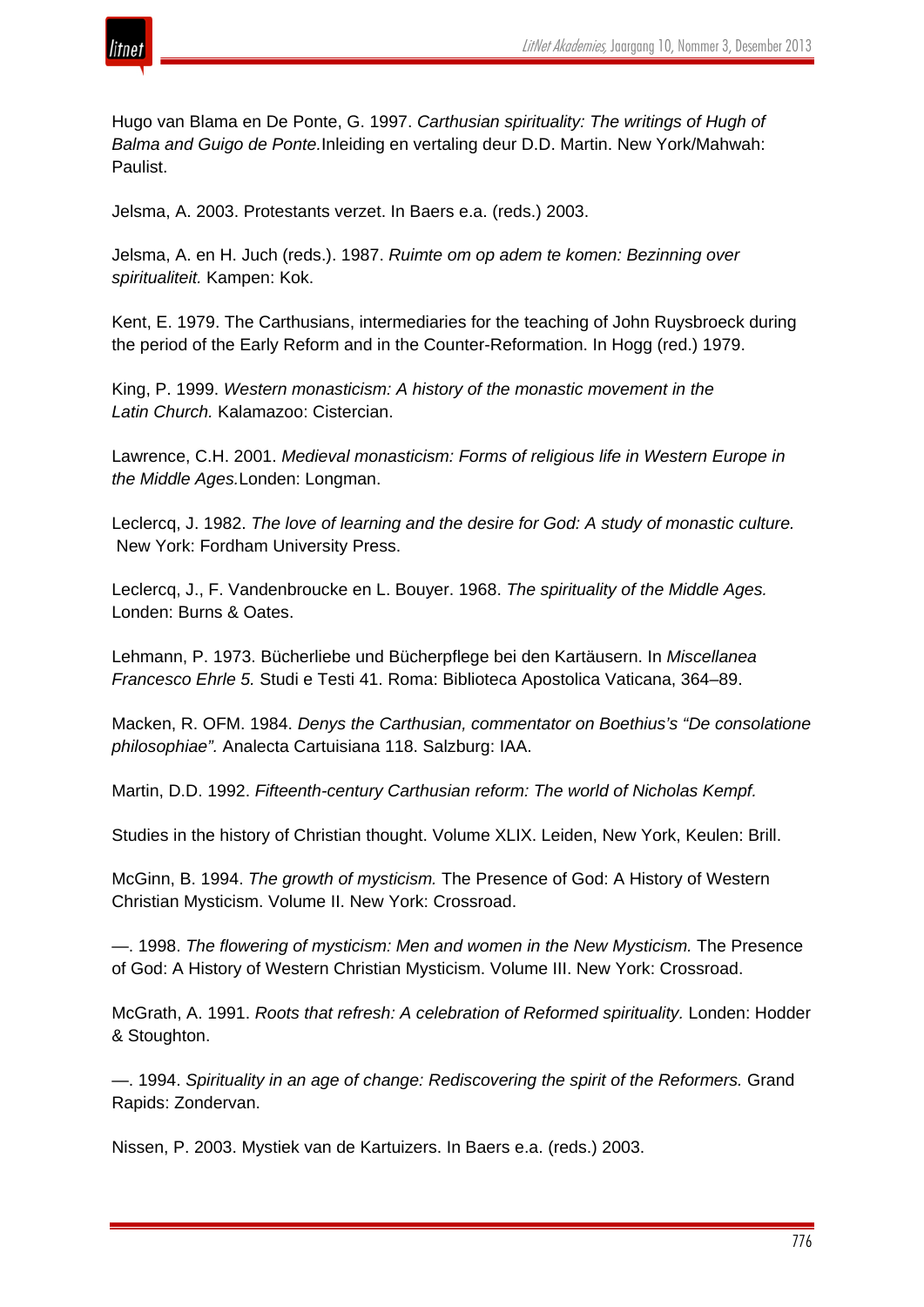

Raitt, J., B. McGinn en J. Meyendorff (reds.). 1988. *Christian spirituality: An encyclopedic history of the religious quest. High Middle Ages and Reformation.* Londen: SCM.

Rice, H.L. 1991. *Reformed spirituality: An introduction for believers.* Louisville: Westminster/John Knox.

Ricoeur, P. 1970. *Freud and philosophy: An essay on interpretation.* New Haven, Londen: Yale University Press.

Salter, E. 1974. *Nicholas Love's "Myrrour of the Blessed Lyf of Jesu Christ".* Analecta Cartusiana 10. Salzburg: Institut für Englische Sprache und Literatur.

Smit, D.J. 1988. Wat is gereformeerde spiritualiteit? *Nederduitse Gereformeerde Teologiese Tydskrif,* 29(2):182–93.

Strayer, J.R. (red.). 1983. *Dictionary of the Middle Ages.* Volume III. New York: Schribner.

Thompson, M.E. 1930. *The Carthusian order in England.* New York: SPCK.

Tracy, D.W. 1981. *The analogical imagination: Christian theology and the culture of pluralism.* New York: Crossroad.

—. 1984. Creativity in the interpretation of religion: The question of radical plurality. *New Literary History*, 15(2):289–309.

—. 1987. *Plurality and ambiguity: Hermeneutics, religion, hope*. San Francisco: Harper & Row.

—. 1990. *Dialogue with the other: The inter-religious dialogue*. Leuven: Peeters.

Van Dijk, R.Th.M. O. CARM. 1991. Geert Grote im Licht seiner Kartäusischen Beziehungen. In Hogg (red.) 1991.

Vreekamp, H. 1987. Spiritualiteit en bevinding. In Jelsma en Juch (reds.) 1987.

Waaijman, K. 2002. *Spirituality: Forms, foundations, methods.* Vertaal deur J. Vriend. Leuven: Peeters.

Wassermann, D. 1996. *Dionysius der Kartäuser: Einführung in Werk und Gedankenwelt.* Analecta Cartusiana 133. Salzburg: IAA.

Wielander, E. 1998. *Kartäuser und Pastoral*. Analecta Cartusiana 147. Salzburg: IAA.

Willem van St. Thierry. 1971. *The golden epistle. A letter to the brethren at Mont Dieu.*

Vertaal deur Theodore Berkeley en inleiding deur J.M. Déchanet. Spencer: Cistercian.

Witkowski, R. 2001. The Carthusians and the print revolution. In Hogg e.a. (reds.) 2001.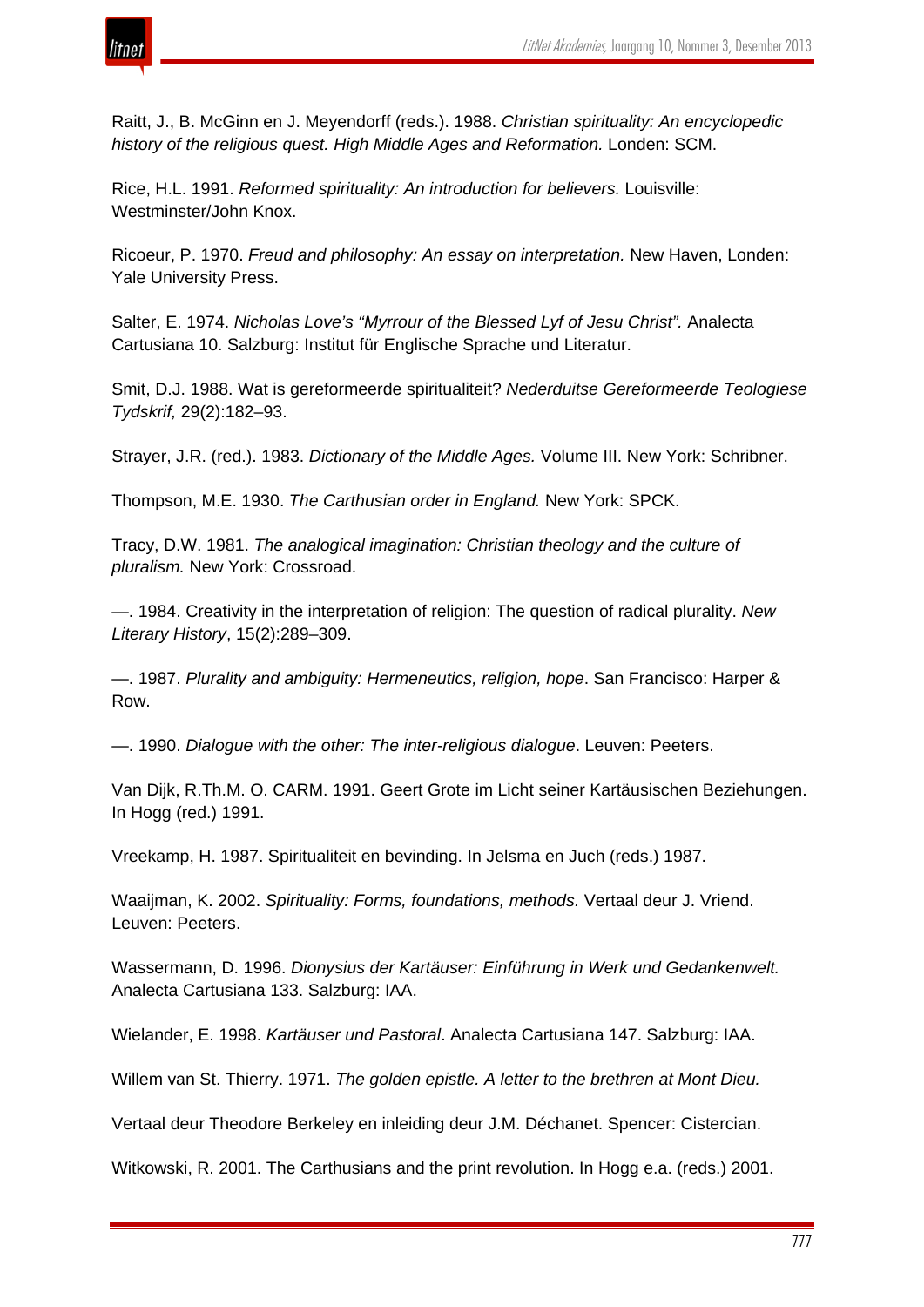

Wolterstorff, M. 1983. *Until peace and justice embrace.* Grand Rapids: Eerdmans.

### **Eindnotas**

 $1$  Vgl. by. McGrath 1991:31. Sien ook Rice 1991:7 e.v.: "Although the wave of interest in meditation, the practice of silence, reflective reading of scripture (…) is common among Christians of all denominational traditions, the Protestant churches have often turned a deaf ear to the need expressed by those who are seeking this form of spiritual assistance for their lives."

 $2$  Dit sluit in figure soos Klemens van Alexandrië, Origenes, Augustinus, Johannes Cassianus, Gregorius die Grote, Bernardus van Clairvaux, Thomas van Aquino, Meister Eckhart en Ignatius van Loyola. Die 20ste-eeuse geestelike skrywers oor hierdie vraagstuk sluit in Thomas Merton en geleerdes soos Friedrich von Hügel, Kenneth Escot Kirk, Anselmus Stolz en Evelynn Underhill.

<sup>3</sup> Die term *mistiek-polities*, weer, word verbind met die 96ste uitgawe van die teologiese joernaal *Concilium,*getiteld "The mystical and political dimension of the Christian faith"(1974). In hierdie volume, onder redakteurskap van Gustavo Gutiérrez en Claude Geffré, probeer elke bydraer "in his own way (…) to show how, on the basis of the specific experience of the Christian communities of Latin America, there is now evident a new connection between the mystical and political dimensions of Christian faith" (Geffré 1974:8). Die mistiek-politieke teoloë is meestal bevrydings- en politieke teoloë, Rooms-Katolieke teoloë soos Segundo Gallilea, Jon Sobrino, Johann Baptist Metz, Edward Schillebeeckx, en selfs die bekende Protestantse teoloog Dorothee Sölle.

<sup>4</sup> Die woord *Kartuiser* is afgelei van die term vir Kartuiserkloosters – *cartusia* in Latyn, *certosa* in Italiaans, *charterhouse* in Engels, *chartreuse* in Frans en *kartuis* in Nederlands – vandaar die naam van die orde en die moederhuis (Guinan 1994:2). Vir 'n historiese oorsig van die Kartuiserorde, sien ook Guigan 1994:10–19 en Thompson 1930.

<sup>5</sup> Amptelike Kartuiserwebblad http://www.chartreux.org/en/order-today.php (16 Mei 2013 geraadpleeg).

 $6$  Jean Leclercq (1968:157), een van die voorste kenners van en skrywers oor die monastieke lewe in die vorige eeu, som die unieke aard van die Kartuiserbestaan só op: "Carthusian life is distinguished from other forms of monastic life by the keeping of the cell; in its vocation to solitude and contemplation it takes as its models the ancient fathers of monasticism. What it has of the common life is in order to a solitude whose end is prayer."

 $7$  Vir die geringe mate waarin veranderings – selfs in die verligte era ná die Tweede Vatikaanse Konsilie – aan Kartuisergebruike gemaak is, en dan hoofsaaklik beperk is tot die opheffing van verskil in status, kleredrag en deelname aan koorgebed tussen koormonnikke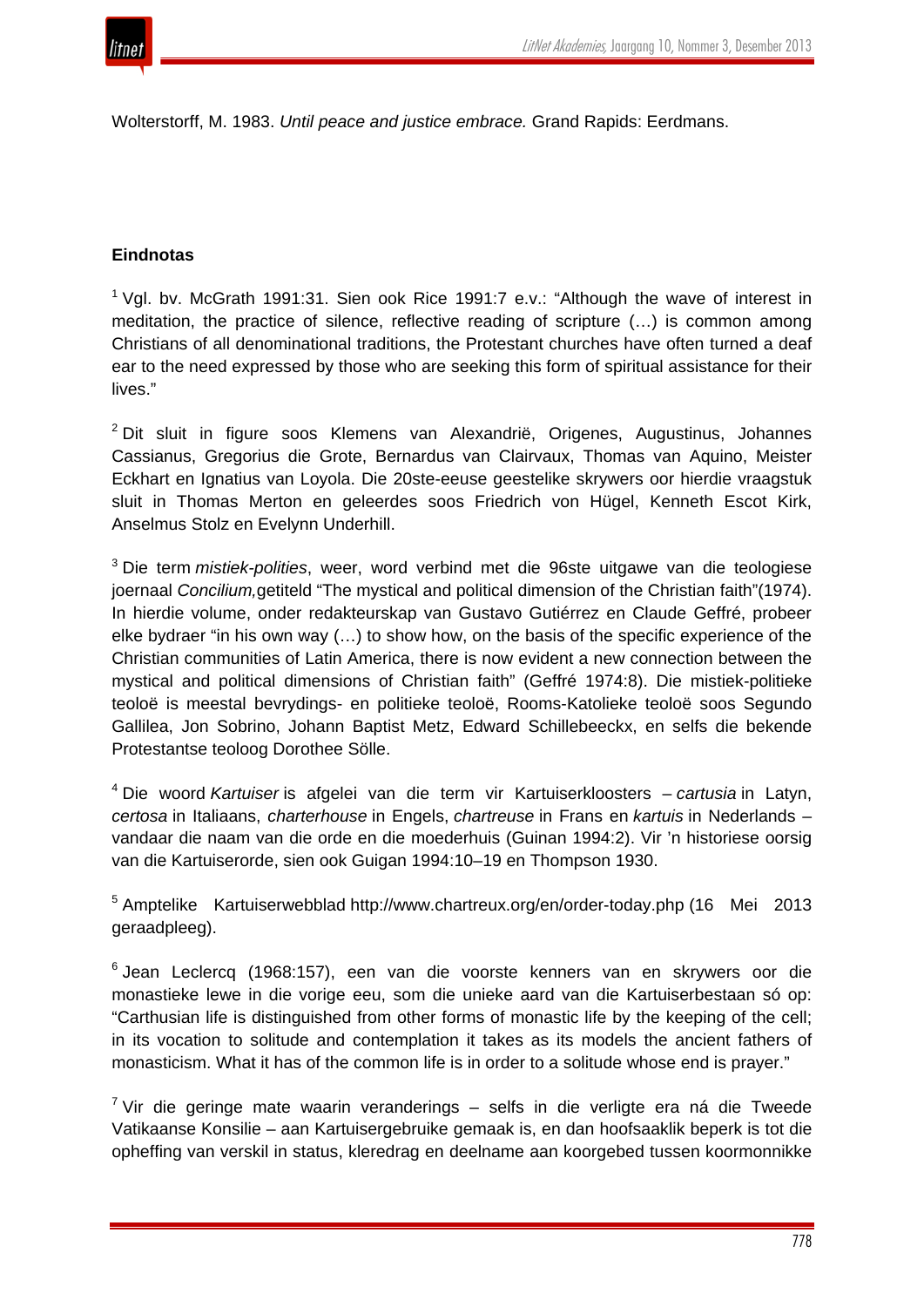

en lekebroeders, sien Wielander (1988:45). Vgl. ook die amptelike Kartuiserwebblad vir 'n uiteensetting van die dag van 'n Kartuiser.

<sup>8</sup> *Praedicare manibus* is egter nie die enigste vorm van aktiewe Kartuiserapostolaat nie. Volgens Wielander (1988:44–5) vorm 'n "apostolaat van gebed" die kern van Kartuiserspiritualiteit. Nog 'n vorm van apostolaat is die Kartuisers se "hervormingsapostolaat". Wasserman, byvoorbeeld (1996:21–3), verwys hierna: "Allein die blosse exemplarische Existenz der Kartäuser wirkt als nicht zu unterschätzendes Reformpotential, da geleichermassen ihr Lebenswandel wie auch ihre Verfassung als Messlatte für die Angehörigen anderer Orden dienen." Mens hoef ook net te dink aan die hervormingswerk van Dionisius die Kartuiser (vgl. Macken 1984:11 en Martin 1992), Kartuiserpriors wat ander kloostergemeenskappe in die 14de en 15de eeu met hulle hervormingspogings gehelp het (vgl. Nicolaas Kempf in sy *De proponentibus religionis ingressum* I, 17/16) en die lys Middeleeuse Kartuisers wat tot die bisdom geroep is in Martin (1992:198–9, 230). Getrou aan die Kartuisertradisie van *praedicare manibus* is ook hierdie hervormingsapostolaat deur middel van die geskrewe woord gedoen; vgl. Wassermann (1996:43): "Das Schreiben von Büchern ist ein Akt der Reformierung im umfassendsten Sinn; sie kann sich auf die Kirche, auf die Mitmenschen, sie kann sich aber auch auf die einige Person beziehen und damit eine aszetische Komponente annehmen." Om dieselfde redes het sommige Kartuisers nie geskroom om by teologiese polemiek betrokke te raak nie (vgl. Martin 1992:29 oor Nicolaas Kempf en die Konsiliaristiese kontroversie; Salter (1974:47) oor Nicholas Love se stryd teen die Lollard-kettery; Guigan (1994:224–35) oor Vincentius van Aggsbach en die sogenaamde Aggsbach-kontroversie; en die Kartuisiese verdedigers van Jan van Ruysbroeck teen Jean Gerson (Kent 1979:100–31).

<sup>9</sup> "Boeke wil ons versigtig bewaar as die ewigdurende voedsel van ons siele, en ons wil hulle met ywer maak sodat ons, omdat ons nie met die mond [kan preek] nie, die woord van God met ons hande sal preek"(my vertaling van *Consuetudines Guigionis* 28.3–4, Latynse teks aangehaal in Wasserman 1996:27).

 $10$  Vgl. hfst. 28 van die konstitusie; ook Lehmann (1973:367).

 $11$  "Want, soos dit beter is om te verlig as om slegs te skyn, so is dit beter om die vrug van kontemplasie aan ander te gee (oor te dra) as om net te kontempleer."

<sup>12</sup> Vgl. bv.: "We share in the grace of the Church herself. She  $(...)$  entrusts us with the mission of speaking in her name, on condition that we agree to give up our individual boundaries. That is the meaning of our solitude; it allows us to reach out in Christ beyond the narrow limits of a group to all those, known and unknown, who, in their different ways, are seeking the face of God" (A Carthusian 1994:53).

<sup>13</sup> Bv. *The interior life* (1951), *The way of silent love* (1993), *Interior prayer* (1996), *From Advent to Pentecost* (1999) en *Poor therefore rich* (1999) – almal Kalamazoo – en *The hermitage within: Spirituality of the desert* (1977), *The call of silent love* (1995), *They speak by silences* (1996), *The prayer of love and silence* (1998) en *The spirit of place: Carthusian reflections* (1998) – almal Londen. Sien ook Dom Augustin Devaux (1997:426–29) oor die geskiedenis van Kartuiserdigkuns en die anonieme *O Bonitas! Hushed to silence* (2001). Du